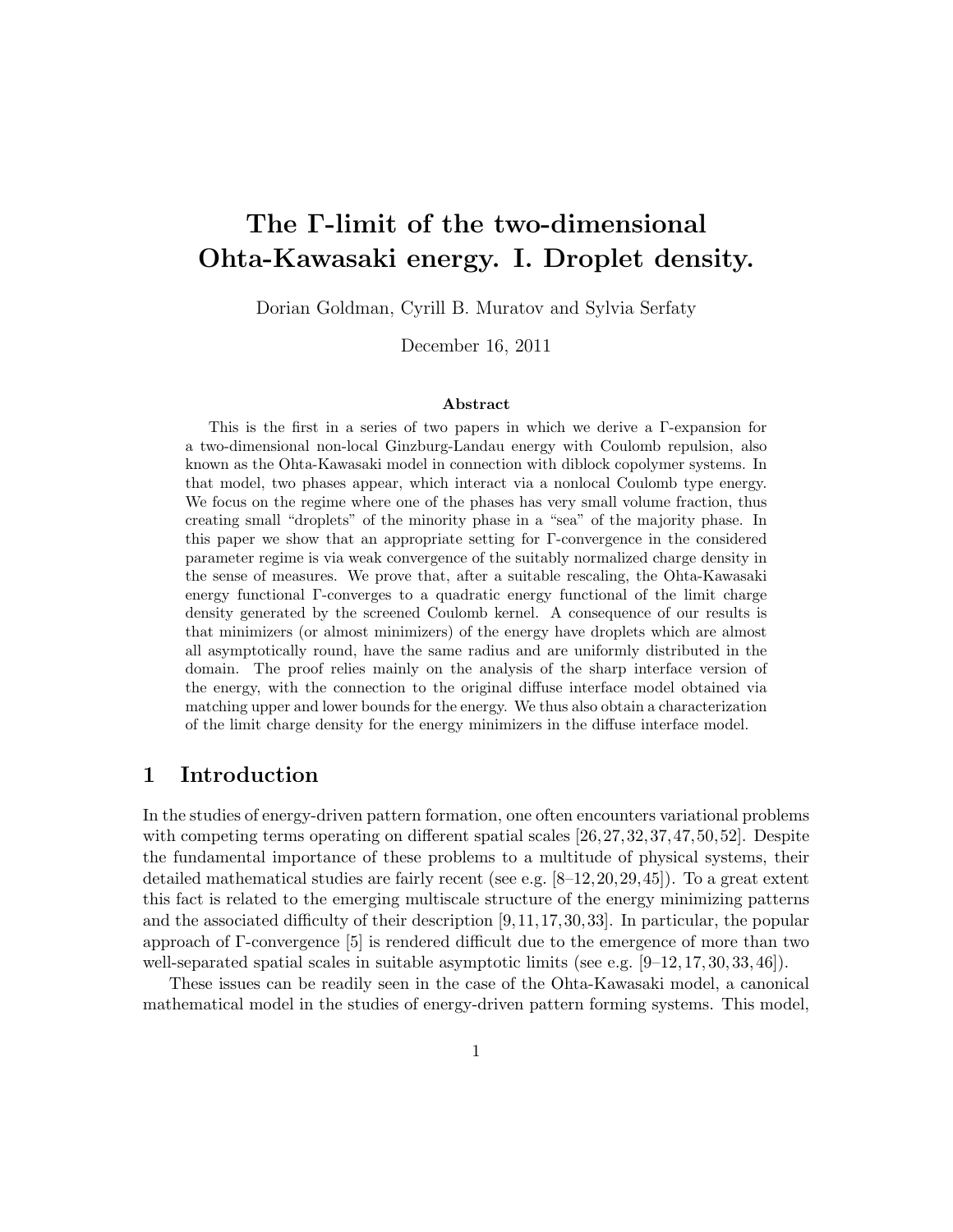originally proposed in [40] to describe different morphologies observed in diblock copolymer melts (see e.g. [4]) is defined (up to a choice of scales) by the energy functional

$$
\mathcal{E}[u] = \int_{\Omega} \left( \frac{\varepsilon^2}{2} |\nabla u|^2 + W(u) \right) dx + \frac{1}{2} \int_{\Omega} \int_{\Omega} (u(x) - \bar{u}) G_0(x, y) (u(y) - \bar{u}) dx dy, \quad (1.1)
$$

where  $\Omega$  is the domain occupied by the material,  $u : \Omega \to \mathbb{R}$  is the scalar order parameter,  $W(u)$  is a symmetric double-well potential with minima at  $u = \pm 1$ , such as the usual Ginzburg-Landau potential  $W(u) = \frac{1}{4}(1 - u^2)^2$ ,  $\varepsilon > 0$  is a parameter characterizing interfacial thickness,  $\bar{u} \in (-1, 1)$  is the background charge density, and  $G_0$  is the Neumann Green's function of the Laplacian, i.e.,  $G_0$  solves

$$
-\Delta G_0(x, y) = \delta(x - y) - \frac{1}{|\Omega|}, \qquad \int_{\Omega} G_0(x, y) dx = 0,
$$
\n(1.2)

where  $\Delta$  is the Laplacian in x and  $\delta(x)$  is the Dirac delta-function, with Neumann boundary conditions. Note that  $u$  is also assumed to satisfy the "charge neutrality" condition

$$
\frac{1}{|\Omega|} \int_{\Omega} u \, dx = \bar{u}.\tag{1.3}
$$

Let us point out that in addition to a number of polymer systems [16, 39, 49], this model is also applicable to many other physical systems due to the fundamental nature of the Coulombic non-local term in (1.1) [7,18,23,32,35,38]. Because of this Coulomb interaction, we also like to think of  $u$  as a density of "charge".

The Ohta-Kawasaki functional admits the following "sharp-interface" version:

$$
E[u] = \frac{\varepsilon}{2} \int_{\Omega} |\nabla u| \, dx + \frac{1}{2} \int_{\Omega} \int_{\Omega} (u(x) - \bar{u}) G(x, y)(u(y) - \bar{u}) \, dx \, dy,\tag{1.4}
$$

where  $G(x, y)$  is the *screened* Green's function of the Laplacian, i.e., it solves the Neumann problem for the equation

$$
-\Delta G + \kappa^2 G = \delta(x - y),\tag{1.5}
$$

where  $\kappa := 1/\sqrt{W''(1)} > 0$ . Note also that in contrast to the diffuse interface energy in  $(1.1)$ , for the sharp interface energy in  $(1.4)$  the charge neutrality constraint in  $(1.3)$  is no longer imposed. This is due to the fact that in a minimizer of the diffuse interface energy, the charge of the minority phase is expected to partially redistribute into the majority phase to ensure screening of the induced non-local field (see a more detailed discussion in the following section).

The two terms in the energy  $(1.4)$  are competing: the second term favors u to be constant equal to its average  $\bar{u}$ , but since u is valued in  $\{+1, -1\}$  this means in effect that it is advantageous for u to oscillate rapidly between the two phases  $u = +1$  and  $u = -1$ ;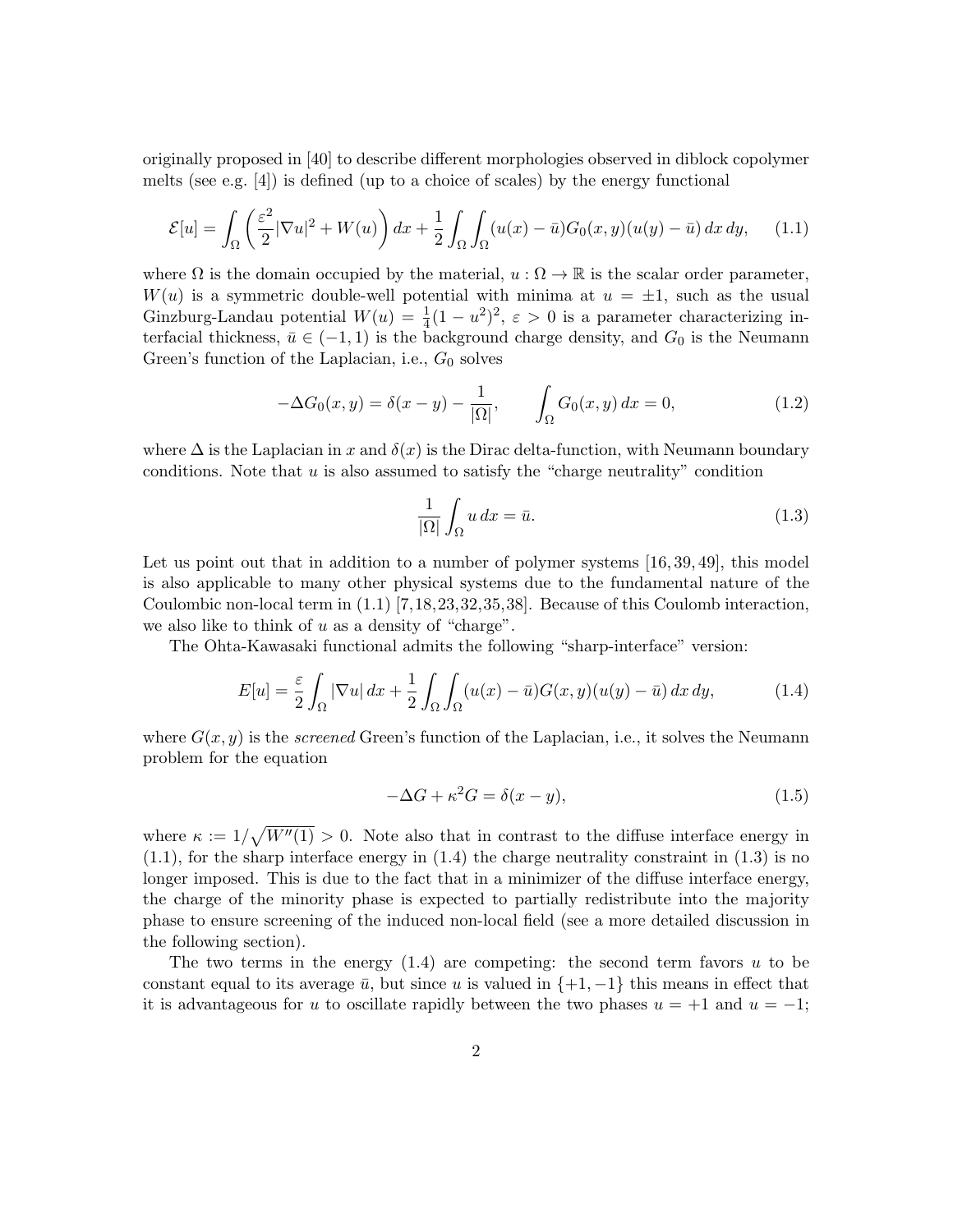

Figure 1: Two-dimensional multi-droplet patterns in systems with Coulombic repulsion: conditions; a local minimizer of the sum of two-point Coulombic potentials on a disk with Neumann boundary conditions. Taken from [35,42]. a local minimizer of the Ohta-Kawasaki energy on a rectangle with periodic boundary

the first term penalizes the perimeter of the interface between the two phases, and thus 2 Ω 2 Ω Ω opposes too much spreading and oscillation. The competition between these two selects a length scale, which is a function of  $\varepsilon$ . In the diffuse interface version (1.1), the sharp transitions between  $\{u = +1\}$  and  $\{u = -1\}$  are replaced by smooth transitions at the  $\text{scale } \varepsilon > 0 \text{ as soon as } \varepsilon \ll 1.$ 

In one space dimension and in the particular case  $\bar{u} = 0$  (symmetric phases) the behavior of the energy can be understood from the work of Müller [33]: the minimizer u is periodic and alternates between  $u = +1$  and  $u = -1$  at scale  $\varepsilon^{1/3}$  (for other one-dimensional results,  $\frac{d}{dx}$  are diffused by  $\frac{d}{dx}$  interface energy  $\frac{d}{dx}$  interface  $\frac{d}{dx}$  of with an externe of with an externe of with an extensions the patterns of wind extra factor of  $[43, 55]$ ). In higher dimensions the patterns of minimizers are much more complex and are not well understood. The behavior depends on the volume fraction between the phases, i.e. on the constant  $\bar{u}$  chosen, and also on the dimension. When  $\bar{u}$  < 0, we call  $u = -1$  the majority phase and  $u = +1$  the minority phase, and conversely when  $\bar{u} > 0$ . In two dimensions, numerical simulations lead to expecting round "droplets" of the minority In this paper, we relation between the relationship interface energy interface energy interface energy interface  $\frac{1}{\sqrt{N}}$ phase surrounded by a "sea" of the majority phase (see Fig. 1) for sufficient asymmetries between the majority and the minority phases (i.e., for  $\bar{u}$  sufficiently far away from zero) [34, 35, 40, 42]. The situation is less clear for  $\bar{u}$  close to zero, although it is commonly believed that in this case the minimizers are one-dimensional stripe patterns [13,34,35,40].

In all cases, minimizers are intuitively expected to be periodic. However, at the moment this seems to be very difficult to prove. The only general result in that direction to date is that of Alberti, Choksi and Otto [1], which proves that the energy of minimizers of the sharp interface energy from (1.4) with no screening (with  $\kappa = 0$  and the neutrality condition from (1.3)) is uniformly distributed in the limit where the size of the domain  $\Omega$  goes to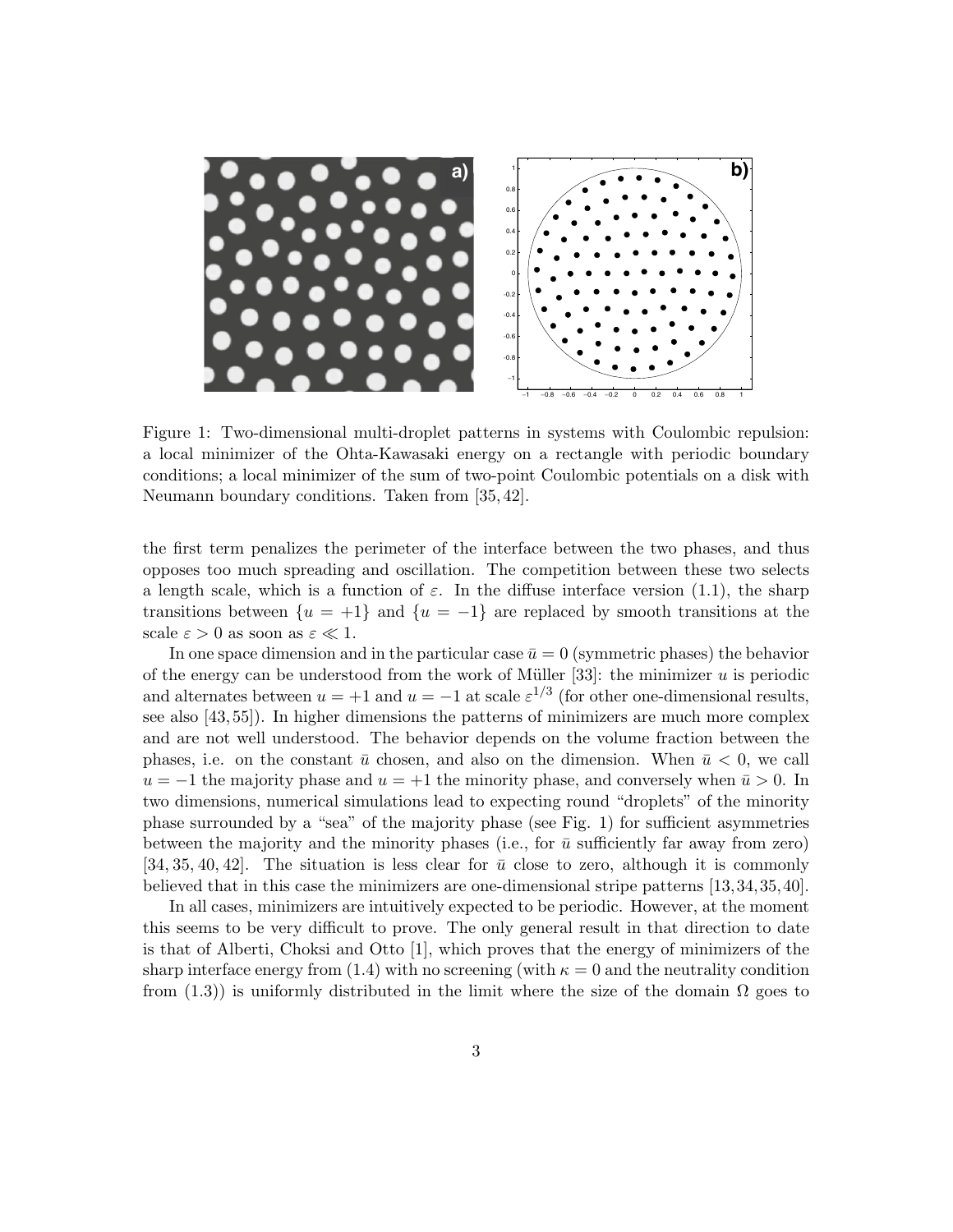infinity (see also [8, 48]). Their results, however, do not provide any further information about the structure of the energy-minimizing patterns. Note in passing that the question of proving any periodicity of minimizers for multi-dimensional energies is unsolved even for systems of point particles forming simple crystals (see e.g. [30, 46]), with a notable exception of certain two-dimensional particle systems with short-range interactions which somehow reduce to packing problems [41, 51, 53]. Naturally, the situation can be expected to be more complicated for pattern forming systems in which the constitutive elements are "soft" objects, such as, e.g., droplets of the minority phase in the matrix of the majority phase in the Ohta-Kawasaki model.

Here we are going to focus on the two-dimensional case and the situation where one phase is in strong majority with respect to the other, which is imposed by taking  $\bar{u}$  very close to  $-1$  as  $\varepsilon \to 0$ . Thus we can expect a distribution of small droplets of  $u = +1$  surrounded by a sea of  $u = -1$ . In this regime, Choksi and Peletier analyzed the asymptotic properties of a suitably rescaled version of the sharp interface energy  $(1.4)$  with no screening in [14], as well as (1.1) in [15]. They work in the setting of a fixed domain  $\Omega$ , and in a regime where the number of droplets remains finite as  $\varepsilon \to 0$ . They showed that the energy minimizing patterns concentrate to a finite number of point masses, whose magnitudes and locations are determined via a Γ-expansion of the energy [6]. We note that Γ-convergence of  $(1.1)$ to the functional (1.4) with no screening and for fixed volume fractions was established by Ren and Wei in [43], who also analyzed local minimizers of the sharp interface energy in the strong asymmetry regime in two space dimensions [42].

All these works are in the finite domain  $\Omega$  setting, while we are generally interested in the *large volume* (macroscopic) limit, i.e., the regime when the number of droplets tends to infinity. A rather comprehensive study of the behavior of the minimizers for the Ohta-Kawasaki energy in macroscopically large domains was recently performed in [36], still in the regime  $\bar{u}$  close to  $-1$ . There the two-dimensional Ohta-Kawasaki energy was considered in the case when  $\Omega$  is a unit square with periodic boundary conditions. The interesting regime corresponds to the parameters  $\varepsilon \ll 1$  and  $1 + \bar{u} = O(\varepsilon^{2/3} |\ln \varepsilon|^{1/3}) \ll 1$ . It is shown in [36] that under these assumptions on the parameters and some technical assumptions on  $W$ ,  $(1.4)$  gives the correct asymptotic limit of the minimal energy in  $(1.1)$ . Moreover, it is shown that when  $\bar{\delta} := \varepsilon^{-2/3} |\ln \varepsilon|^{-1/3} (1 + \bar{u})$  becomes greater than a certain critical constant  $\overline{\delta}_c$ , the minimizers of E in (1.4) consist of  $O(|\ln \varepsilon|)$  simply connected, nearly round droplets of radius  $\approx 3^{1/3} \varepsilon^{1/3} |\ln \varepsilon|^{-1/3}$ , and uniformly distributed throughout the domain [36]. Thus, the following hierarchy of length scales is established in the considered regime:

$$
\varepsilon \ll \varepsilon^{1/3} |\ln \varepsilon|^{-1/3} \ll |\ln \varepsilon|^{-1/2} \ll 1,
$$
\n(1.6)

where the scales above correspond to the width of the interface, the radius of the droplets, the average distance between the droplets, and the screening length, respectively. The multiscale nature of the energy minimizing pattern is readily apparent from (1.6).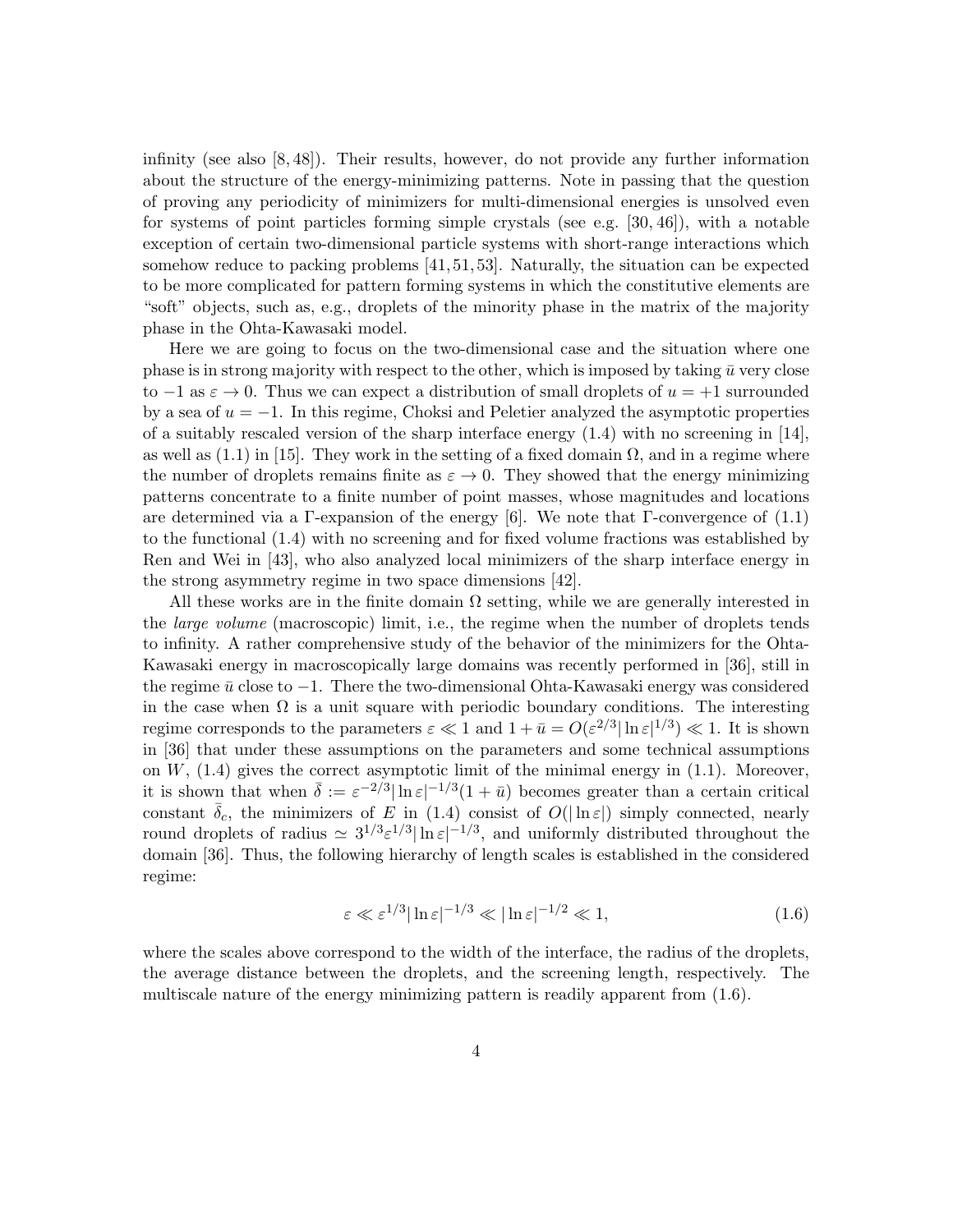The analysis of  $[36]$  makes heavy use of the minimality condition for  $(1.4)$  and, in particular, the Euler-Lagrange equation associated with the energy. One is thus naturally led to asking whether the qualitative properties of the minimizers established in [36] (roundness of the droplets, identical radii, uniform distribution) carry over to, e.g., almost minimizers of E, for which no Euler-Lagrange equation is available. More broadly, it is natural to ask how robust the properties of the energy minimizing patterns are with respect to various perturbations of the energy, for example, how the picture presented above is affected when the charge density  $\bar{u}$  is spatially modulated. A natural way to approach these questions is via Γ-convergence. However, for a multiscale problem such as the one we are considering the proper setting for studying Γ-limits of the functionals in  $(1.1)$  or  $(1.4)$  is presently lacking. The purpose of this paper is to formulate such a setting and extract the leading order term in the Γ-expansion of the energy in  $(1.1)$ . In our forthcoming paper [24], we obtain the next order term in the Γ-expansion, using the method of "lower bounds for 2-scale energies" via Γ-convergence introduced in [46].

For simplicity, as in [36] we consider the energy defined on a torus (a flat square with periodic boundary conditions). The main question for setting up the Γ-limit in the present context is to choose a suitable metric for Γ-convergence. In this paper we show that the right metric to consider is the weak convergence of measures for a suitably rescaled sequence of characteristic functions associated with droplets (see the next section for precise definitions and statements of theorems). Then, up to a rescaling, both the energy  $\mathcal E$  from (1.1) and E from  $(1.4)$  Γ-converge to a quadratic functional in terms of the limit measure, with the quadratic term generated by the screened Coulomb kernel from (1.5) and the linear term depending explicitly on  $\delta$  and  $\kappa$ .

We note that the obtained limit variational problem is strictly convex and its unique minimizer is a measure with constant density across the domain  $\Omega$ . In particular, this implies equidistribution of mass and energy for the minimizers of the diffuse interface energy  $\mathcal E$  in (1.1) in the considered regime, which is a new result. In our companion paper [24], we further address the mutual arrangement of the droplets in the energy minimizing patterns, using the formalism developed recently for Ginzburg-Landau vortices [46]. In fact, the problem under consideration, and its mathematical treatment (here as well as in [24]), share several important features with the two-dimensional magnetic Ginzburg-Landau model from the theory of superconductivity [45]. There the role of droplets is played by the Ginzburg-Landau vortices, which in the appropriate limits also become uniformly distributed throughout the domain [44]. We note, however, that the approach developed in [44, 45] cannot be carried over directly to the problem under consideration, since the vortices are more rigid than their droplet counterparts: the topological degrees of the vortices are quantized and can only take integer values, while their counterparts here, which are the droplet volumes, are not. Thus we also have to consider the possibility of many very small droplets. Developing a control on the droplet volumes from above and below is one of the key ingredient of the proofs presented below, and relies on the control of their perimeter via the energy. Let us also mention yet another closely related system from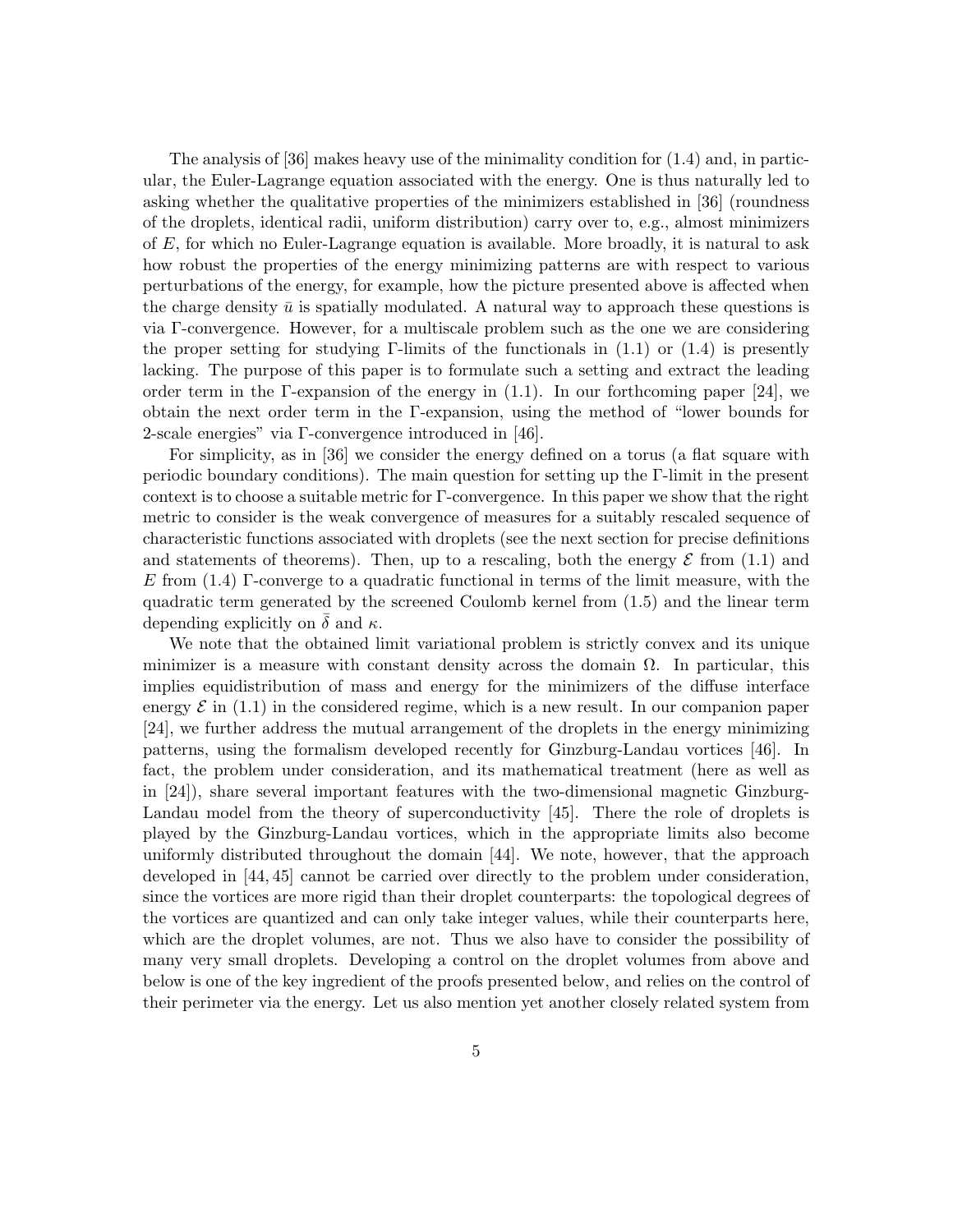the study of ferromagnetism, where the role of vortices is played by the slender needle-like domains of opposite magnetization at the onset magnetization reversal [28].

Our paper is organized as follows. In Sec. 2, we introduce the considered scaling regime and state our main results; in Sec. 3 we prove the Γ-convergence result in the sharp interface setting; in Sec. 4 we prove the results on the characterization of almost minimizers of sharp interface energy; and in Sec. 5 we treat the Γ-limit for the case of the diffuse interface energy.

**Some notations.** We use the notation  $(u^{\varepsilon}) \in \mathcal{A}$  to denote sequences of functions  $u^{\varepsilon} \in \mathcal{A}$ as  $\varepsilon = \varepsilon_n \to 0$ , where A is an admissible class. We also use the notation  $\mu \in \mathcal{M}(\Omega)$ to denote a positive finite Radon measure  $d\mu$  on the domain  $\Omega$ . With a slight abuse of notation, we will often speak of  $\mu$  as the "density" on  $\Omega$ . The symbols  $H^1(\Omega)$ ,  $BV(\Omega)$ ,  $C(\Omega)$  and  $H^{-1}(\Omega)$  denote the usual Sobolev space, space of functions of bounded variation, space of continuous functions, and the dual of  $H^1(\Omega)$ , respectively.

## 2 Statement of results

Throughout the rest of the paper the domain  $\Omega$  is assumed to be a flat two-dimensional torus of side length  $\ell$ , i.e., when  $\Omega = \mathbb{T}_{\ell}^2 = [0, \ell)^2$ , with periodic boundary conditions. Given the parameters  $\kappa > 0$ ,  $\bar{\delta} > 0$  and  $\ell > 0$ , for every  $\varepsilon > 0$  we define

$$
\bar{u}^{\varepsilon} := -1 + \varepsilon^{2/3} |\ln \varepsilon|^{1/3} \bar{\delta}.
$$
\n(2.1)

Then the sharp interface version of the Ohta-Kawasaki energy (cf. (1.4)) can be written as

$$
E^{\varepsilon}[u] = \frac{\varepsilon}{2} \int_{\mathbb{T}_{\ell}^{2}} |\nabla u| dx + \frac{1}{2} \int_{\mathbb{T}_{\ell}^{2}} (u - \bar{u}^{\varepsilon})(-\Delta + \kappa^{2})^{-1} (u - \bar{u}^{\varepsilon}) dx, \tag{2.2}
$$

for all  $u \in \mathcal{A}$ , where

$$
\mathcal{A} := BV(\mathbb{T}_{\ell}^2; \{-1, 1\}).
$$
\n(2.3)

We wish to understand the asymptotic properties of the energy  $E^{\varepsilon}$  in (2.2) as  $\varepsilon \to 0$  when all other parameters are fixed. We then relate our conclusions based on the study of this energy to its diffuse interface version, which under the same scaling assumptions takes the form

$$
\mathcal{E}^{\varepsilon}[u] = \int_{\mathbb{T}_{\ell}^{2}} \left( \frac{\varepsilon^{2}}{2} |\nabla u|^{2} + W(u) + \frac{1}{2} (u - \bar{u}^{\varepsilon})(-\Delta)^{-1} (u - \bar{u}^{\varepsilon}) \right) dx, \tag{2.4}
$$

for all  $u \in \mathcal{A}^{\varepsilon}$ , where

$$
\mathcal{A}^{\varepsilon} := \left\{ u \in H^{1}(\mathbb{T}_{\ell}^{2}) : \frac{1}{\ell^{2}} \int_{\mathbb{T}_{\ell}^{2}} u \, dx = \bar{u}^{\varepsilon} \right\}.
$$
 (2.5)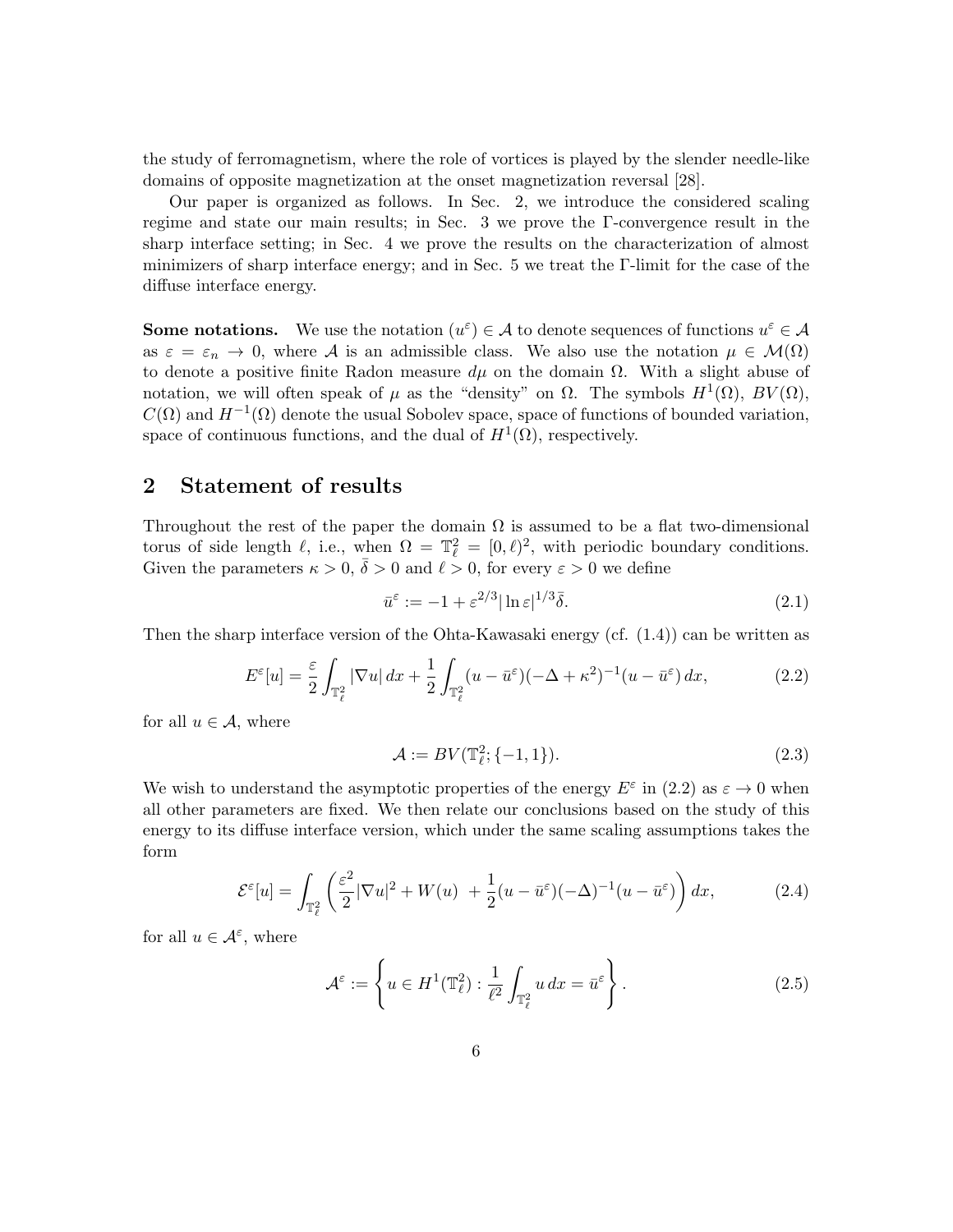We note that at the level of the energy minimizers the relation between the two functionals was established in [36].

The energy  $E^{\varepsilon}$  may alternatively be written in terms of the level sets of u. Indeed, the set  $\Omega^+ := \{u = +1\}$  is a set of finite perimeter (for precise definitions, see e.g. [3]), and when  $|\partial \Omega^+|$  is sufficiently small, the set  $\Omega^+$  may be uniquely decomposed into an at most countable union of connected components  $\Omega_i^+$ , where the boundaries  $\partial \Omega_i^+$  of each connected component are Jordan curves which are essentially disjoint (after an extension to the whole of  $\mathbb{R}^2$  and up to negligible sets, see e.g. [2, Corollary 1 and Theorem 8]). In the context of  $\Gamma$ -convergence the sets  $\Omega_i^+$  may be viewed as a suitable generalization of the droplets introduced earlier in the studies of energy minimizing patterns [36]. Note, however, that the sets  $\Omega_i^+$  lack the regularity properties of the energy minimizers in [36] and may in general be fairly ill-behaved (in particular, they do not have to be simply connected). Nevertheless, they are fundamental for the description of the low energy states associated with  $E^{\varepsilon}$  and, in particular, will be shown to be close, in some average sense, to disks of prescribed radii for almost minimizers of energy.

In terms of the droplets, from the above discussion we have

$$
u = -1 + 2\sum_{i} \chi_{\Omega_i^+},\tag{2.6}
$$

where  $\chi_{\Omega_i^+}$  are the characteristic functions of  $\Omega_i^+$ . Inserting this into (2.2), expressing the result via  $G$  that solves

$$
-\Delta G(x) + \kappa^2 G(x) = \delta(x) \quad \text{in} \quad \mathbb{T}_{\ell}^2,\tag{2.7}
$$

expanding all the terms and using the fact that  $\int_{\mathbb{T}_\ell^2} G(x) dx = \kappa^{-2}$ , we arrive at (see also [36])

$$
E^{\varepsilon}[u] = \frac{\ell^2 (1 + \bar{u}^{\varepsilon})^2}{2\kappa^2} + \sum_{i} \left\{ \varepsilon |\partial \Omega_i^+| - 2\kappa^{-2} (1 + \bar{u}^{\varepsilon}) |\Omega_i^+| \right\} + 2 \sum_{i,j} \int_{\Omega_i^+} \int_{\Omega_j^+} G(x - y) \, dx \, dy,\tag{2.8}
$$

where we took into account the translational symmetry of the problem in  $\mathbb{T}^2_{\ell}$ . Moreover, where we took mio account the translational symmetry of the problem in  $\mathbb{I}_{\ell}$ . Moreover,<br>since the optimal configurations for  $\Omega_i^+$  are expected to consist of droplets of size of order  $\varepsilon^{1/3}|\ln\varepsilon|^{-1/3}$  (see (1.6) and the discussion around), it is convenient to introduce the rescaled area and perimeter of each droplet:

$$
A_i := \varepsilon^{-2/3} |\ln \varepsilon|^{2/3} |\Omega_i^+|, \qquad P_i := \varepsilon^{-1/3} |\ln \varepsilon|^{1/3} |\partial \Omega_i^+|.
$$
 (2.9)

Similarly, let us introduce the suitably rescaled measure  $d\mu$  associated with the droplets:

$$
d\mu(x) := \varepsilon^{-2/3} |\ln \varepsilon|^{-1/3} \sum_{i} \chi_{\Omega_i^+}(x) dx = \frac{1}{2} \varepsilon^{-2/3} |\ln \varepsilon|^{-1/3} (1+u) dx.
$$
 (2.10)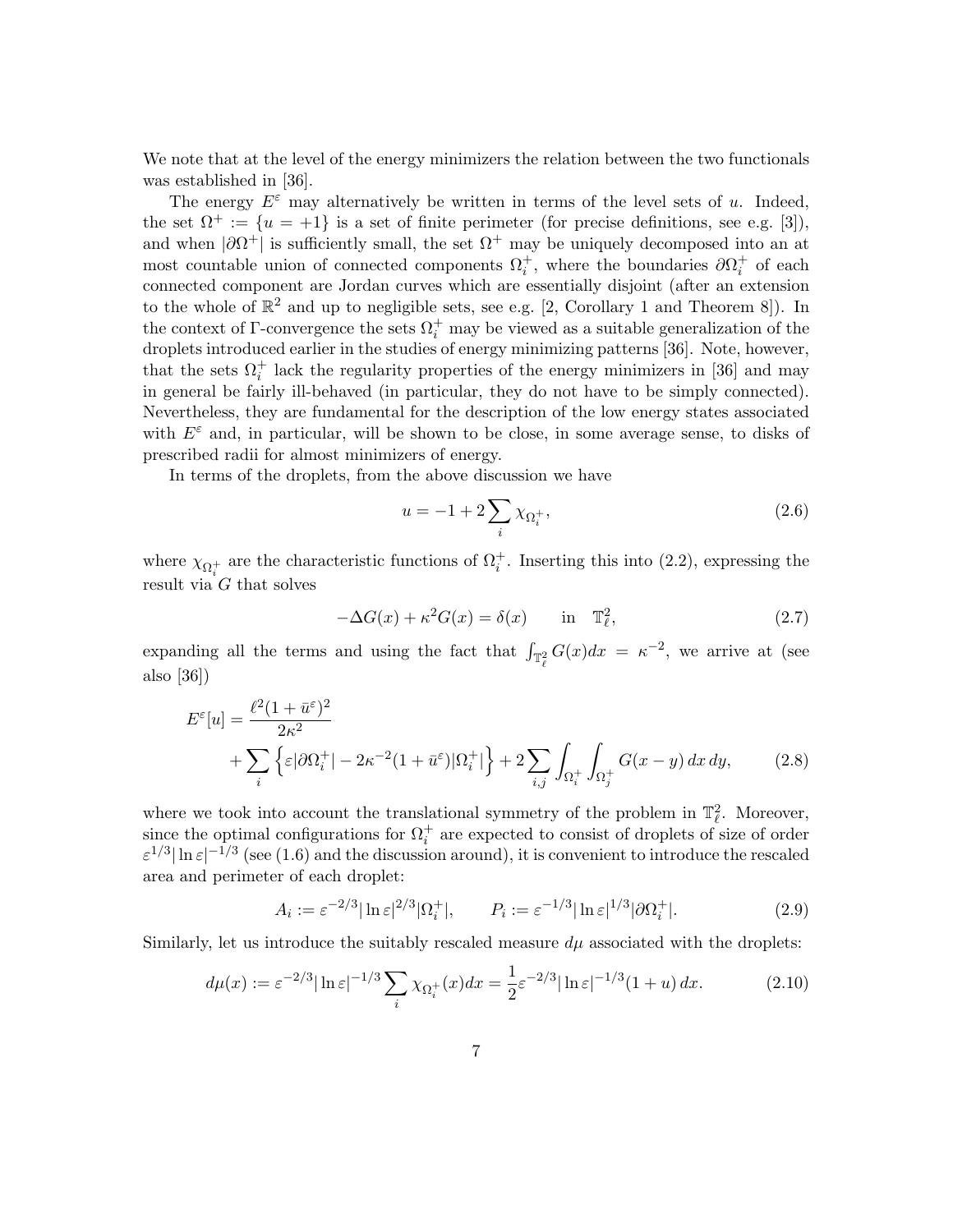Then the energy  $E^{\varepsilon}[u]$  may be rewritten as

$$
E^{\varepsilon}[u] = \varepsilon^{4/3} |\ln \varepsilon|^{2/3} \left( \frac{\bar{\delta}^2 \ell^2}{2\kappa^2} + \bar{E}^{\varepsilon}[u] \right), \tag{2.11}
$$

where

$$
\bar{E}^{\varepsilon}[u] := \frac{1}{|\ln \varepsilon|} \sum_{i} \left( P_i - \frac{2\bar{\delta}}{\kappa^2} A_i^{\varepsilon} \right) + 2 \int_{\mathbb{T}_{\ell}^2} \int_{\mathbb{T}_{\ell}^2} G(x - y) d\mu(x) d\mu(y). \tag{2.12}
$$

Observe that for the nontrivial minimizers we know from [36] that  $\bar{E}^{\varepsilon} = O(1), A_{i} = O(1)$ and  $P_i = O(1)$  (and even more precisely  $A_i \simeq 3^{2/3}\pi$  and  $P_i \simeq 2 \cdot 3^{1/3}\pi$ ), the number of droplets is  $N = O(|\ln \varepsilon|)$ , and  $\mu$  closely approximates the sum of Dirac masses at the droplet centers with weights of order  $|\ln \varepsilon|^{-1}$ . Observe also that if  $(u^{\varepsilon}) \in \mathcal{A}$  is such that  $\limsup_{\varepsilon\to 0} \bar{E}^{\varepsilon}[u^{\varepsilon}] < +\infty$ , we have

$$
\limsup_{\varepsilon \to 0} \frac{1}{|\ln \varepsilon|} \sum_{i} P_i^{\varepsilon} < +\infty, \qquad \limsup_{\varepsilon \to 0} \frac{1}{|\ln \varepsilon|} \sum_{i} A_i^{\varepsilon} < +\infty,
$$
\n(2.13)

where  $\{A_i^{\varepsilon}\}, \{P_i^{\varepsilon}\}\$  and  $\mu^{\varepsilon}$  are associated with  $u^{\varepsilon}$ . Indeed, by (2.9) and (2.10) we have

$$
\frac{1}{|\ln \varepsilon|} \sum_{i} A_i^{\varepsilon} = \int_{\mathbb{T}_{\ell}^2} d\mu^{\varepsilon},\tag{2.14}
$$

and thus, from (2.12) we obtain

$$
\bar{E}^{\varepsilon}[u] \ge -\frac{2\bar{\delta}}{\kappa^2} \int_{\mathbb{T}_{\ell}^2} d\mu^{\varepsilon} + 2 \int_{\mathbb{T}_{\ell}^2} \int_{\mathbb{T}_{\ell}^2} G(x - y) d\mu^{\varepsilon}(x) d\mu^{\varepsilon}(y)
$$

$$
\ge -\frac{2\bar{\delta}}{\kappa^2} \int_{\mathbb{T}_{\ell}^2} d\mu^{\varepsilon} + \frac{2}{\kappa^2 \ell^2} \left( \int_{\mathbb{T}_{\ell}^2} d\mu^{\varepsilon} \right)^2, \tag{2.15}
$$

where we used the well-known fact that for any  $u \in L^2(\mathbb{T}_\ell^2)$  we have

$$
\int_{\mathbb{T}_{\ell}^2} \int_{\mathbb{T}_{\ell}^2} G(x - y) u(x) u(y) dx dy \ge \left(\frac{1}{\ell^2} \int_{\mathbb{T}_{\ell}^2} G(x) dx\right) \left(\int_{\mathbb{T}_{\ell}^2} u(x) dx\right)^2, \tag{2.16}
$$

which is readily obtained by Fourier transform. Then it follows that

$$
\int_{\mathbb{T}_{\ell}^2} d\mu^{\varepsilon} \le \bar{\delta}\ell^2 + \kappa\ell \left| \max(0, E^{\varepsilon}[u^{\varepsilon}]) \right|^{1/2},\tag{2.17}
$$

implying both statements in (2.13).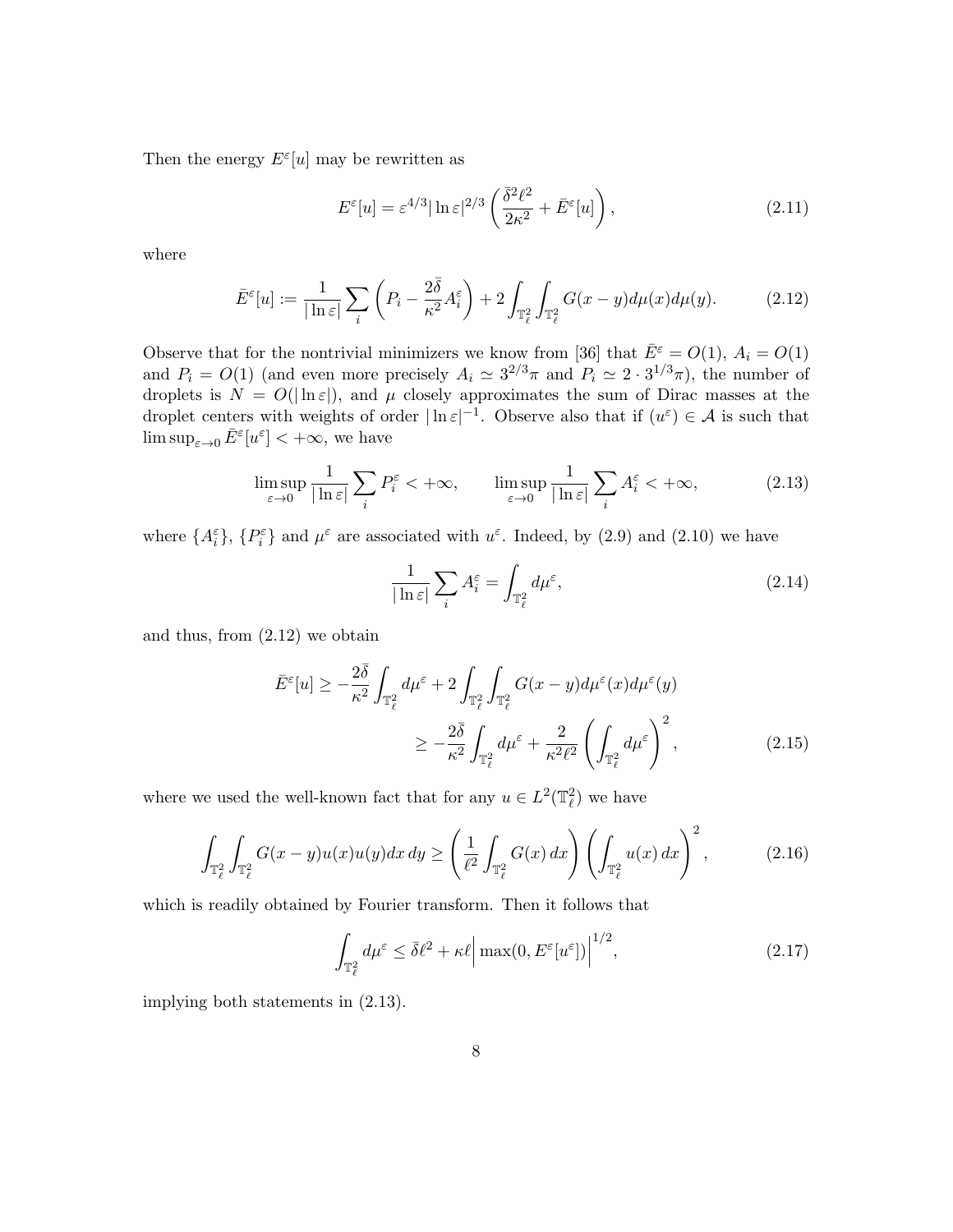We now state our Γ-convergence result, which is obtained for configurations  $(u^{\varepsilon})$  that obey the optimal energy scaling, i.e. when  $\bar{E}^{\varepsilon}[u^{\varepsilon}]$  remains bounded as  $\varepsilon \to 0$ . The result is obtained with the help of the framework established in [44], where an analogous result for the Ginzburg-Landau functional of superconductivity was obtained. What we show is that the limit functional  $E^0$  depends only on the limit density  $\mu$  of the droplets (more precisely, on a general positive measure  $d\mu$ ). In passing to the limit the second term in (2.12) remains unchanged, while the first term is converted into a term proportional to the integral of the measure. The proportionality constant is non-trivially determined by the optimal droplet profile that will be discussed later on. We give the statement of the result in terms of the original screened sharp interface energy  $E^{\varepsilon}$ , which is defined in terms of  $u \in \mathcal{A}$ . In the proof, we work instead with the equivalent energy  $\bar{E}^{\varepsilon}$ , which is defined through  $\{A_i^{\varepsilon}\}, \{P_i^{\varepsilon}\}\$  and  $\mu^{\varepsilon}$  (cf. (2.11) and (2.12)).

**Theorem 1.** (Γ-convergence of  $E^{\varepsilon}$ ) Fix  $\overline{\delta} > 0$ ,  $\kappa > 0$  and  $\ell > 0$ , and let  $E^{\varepsilon}$  be defined by (2.2) with  $\bar{u}_{\varepsilon}$  given by (2.1). Then, as  $\varepsilon \to 0$  we have that

$$
\varepsilon^{-4/3}|\ln \varepsilon|^{-2/3} E^{\varepsilon} \stackrel{\Gamma}{\to} E^0[\mu] := \frac{\overline{\delta}^2 \ell^2}{2\kappa^2} + \left(3^{2/3} - \frac{2\overline{\delta}}{\kappa^2}\right) \int_{\mathbb{T}_\ell^2} d\mu + 2 \int_{\mathbb{T}_\ell^2} \int_{\mathbb{T}_\ell^2} G(x - y) d\mu(x) d\mu(y),
$$

where  $\mu \in \mathcal{M}(\mathbb{T}_{\ell}^2) \cap H^{-1}(\mathbb{T}_{\ell}^2)$ . More precisely, we have

*i*) (Lower Bound) Let  $(u^{\varepsilon}) \in A$  be such that

$$
\limsup_{\varepsilon \to 0} \varepsilon^{-4/3} |\ln \varepsilon|^{-2/3} E^{\varepsilon}[u^{\varepsilon}] < +\infty,
$$
\n(2.18)

let

$$
d\mu^{\varepsilon}(x) := \frac{1}{2}\varepsilon^{-2/3}|\ln \varepsilon|^{-1/3} (1 + u^{\varepsilon}(x))dx,\tag{2.19}
$$

and let  $v^{\varepsilon}$  satisfy

$$
-\Delta v^{\varepsilon} + \kappa^2 v^{\varepsilon} = \mu^{\varepsilon} \qquad in \quad \mathbb{T}_{\ell}^2.
$$
 (2.20)

Then, up to extraction of a subsequence, we have

$$
\mu^{\varepsilon} \rightharpoonup \mu \quad in \ (C(\mathbb{T}_{\ell}^2))^*, \quad v^{\varepsilon} \rightharpoonup v \quad in \ \ H^1(\mathbb{T}_{\ell}^2),
$$

as  $\varepsilon \to 0$ , where  $\mu \in \mathcal{M}(\mathbb{T}_\ell^2) \cap H^{-1}(\mathbb{T}_\ell^2)$  and  $v \in H^1(\mathbb{T}_\ell^2)$  satisfy

$$
-\Delta v + \kappa^2 v = \mu \qquad in \quad \mathbb{T}_{\ell}^2.
$$
 (2.21)

Moreover, we have

$$
\liminf_{\varepsilon \to 0} \varepsilon^{-4/3} |\ln \varepsilon|^{-2/3} E^{\varepsilon}[u^{\varepsilon}] \ge E^{0}[\mu].
$$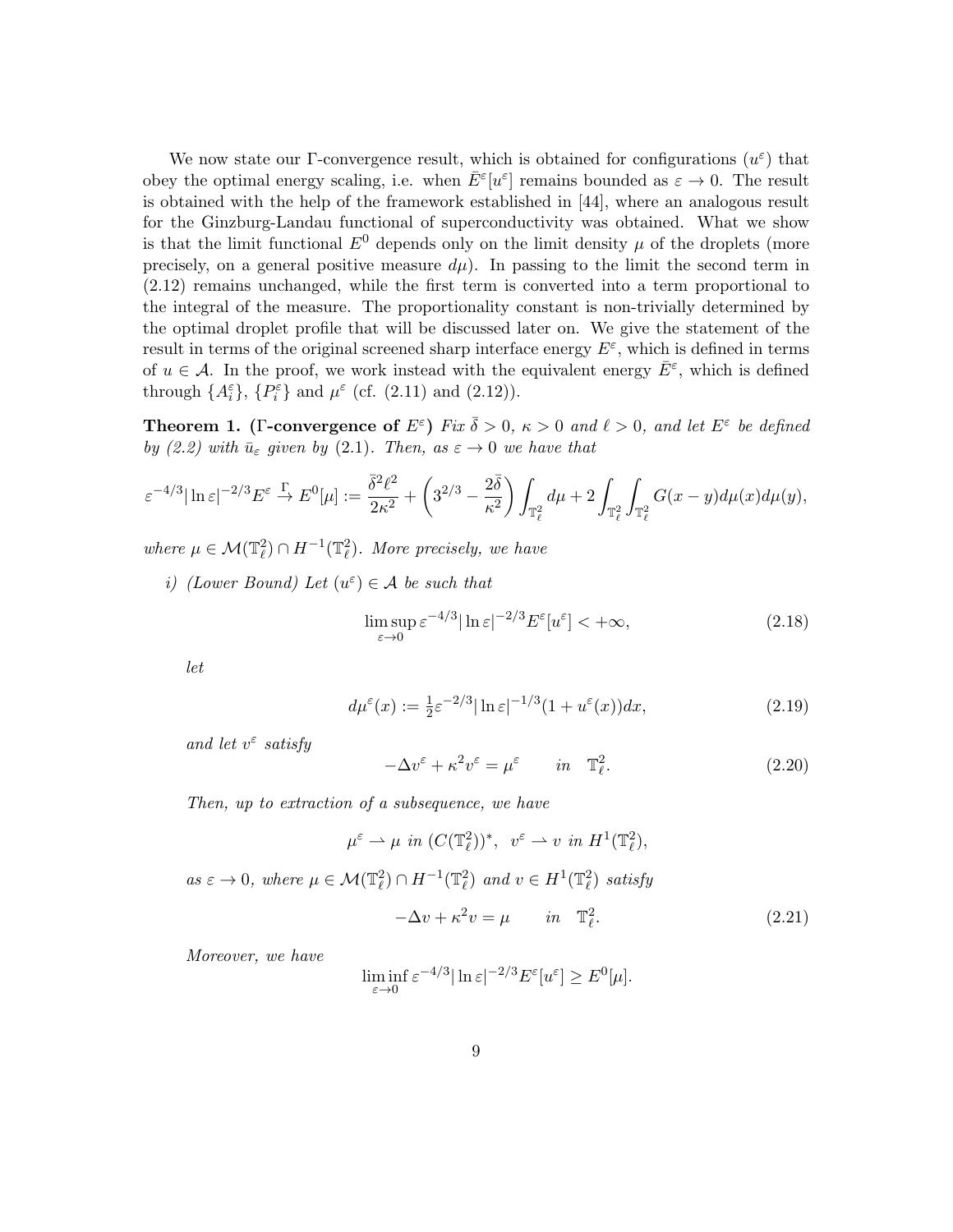ii) (Upper Bound) Conversely, given  $\mu \in \mathcal{M}(\mathbb{T}_\ell^2) \cap H^{-1}(\mathbb{T}_\ell^2)$  and  $v \in H^1(\mathbb{T}_\ell^2)$  solving (2.21), there exist  $(u^{\varepsilon}) \in \mathcal{A}$  such that for the corresponding  $\mu^{\varepsilon}$ ,  $v^{\varepsilon}$  as in (2.19) and (2.20) we have

$$
\mu^{\varepsilon} \rightharpoonup \mu \quad in \ (C(\mathbb{T}_{\ell}^2))^*, \ \ v^{\varepsilon} \rightharpoonup v \ \ in \ H^1(\mathbb{T}_{\ell}^2),
$$

 $as \varepsilon \to 0$ , and

$$
\limsup_{\varepsilon \to 0} \varepsilon^{-4/3} |\ln \varepsilon|^{-2/3} E^{\varepsilon}[u^{\varepsilon}] \le E^{0}[\mu].
$$

We note that the limit energy  $E^0$  obtained in Theorem 1 may be viewed as the homogenized (or mean field) version of the non-local part of the energy in the definition of  $E^{\varepsilon}$  associated with the limit charge density  $\mu$  of the droplets, plus a term associated with the self-energy of the droplets. The functional  $E^0$  is strictly convex, so there exists a unique minimizer  $\bar{\mu} \in \mathcal{M}(\mathbb{T}_{\ell}^2) \cap H^{-1}(\mathbb{T}_{\ell}^2)$  of  $E^0$ , which is easily seen to be either  $\bar{\mu} = 0$ for  $\bar{\delta} \leq \frac{1}{2}$  $\frac{1}{2}3^{2/3}\kappa^2$  or  $\bar{\mu} = \frac{1}{2}$  $\frac{1}{2}(\bar{\delta}-\frac{1}{2}% )^{2}/3$  $\frac{1}{2}3^{2/3}\kappa^2$ ) otherwise. The latter can also be seen immediately from Remark 2.1 below, which gives a local characterization of the limit energy  $E^0$ .

**Remark 2.1.** The potential v from (2.21) can also be expressed as  $v(x) = \int_{\mathbb{T}_\rho^2} G(x$ y)  $d\mu(y)$ . The limit energy  $E^0$  in Theorem 1 becomes local when written in terms of that limit potential v:

$$
E^{0}[\mu] = \frac{\bar{\delta}^{2} \ell^{2}}{2\kappa^{2}} + \left(3^{2/3} \kappa^{2} - 2\bar{\delta}\right) \int_{\mathbb{T}_{\ell}^{2}} v \, dx + 2 \int_{\mathbb{T}_{\ell}^{2}} \left( |\nabla v|^{2} + \kappa^{2} v^{2} \right) dx. \tag{2.22}
$$

Also, by the usual properties of  $\Gamma$ -convergence [5], the optimal density  $\bar{\mu}$  above is exhibited by the minimizers of  $E^{\varepsilon}$  in the limit  $\varepsilon \to 0$ , in agreement with [36, Theorem 2.2]:

**Corollary 2.2.** For given  $\bar{\delta} > 0$ ,  $\kappa > 0$  and  $\ell > 0$ , let  $\bar{u}^{\varepsilon}$  be given by (2.1) and let  $(u^{\varepsilon}) \in \mathcal{A}$ be minimizers of  $E^{\varepsilon}$ . Then, if  $\mu^{\varepsilon}$  is given by (2.19), as  $\varepsilon \to 0$  we have

$$
\mu^{\varepsilon} \rightharpoonup \begin{cases} 0 & \text{in } (C(\mathbb{T}_{\ell}^{2}))^{*}, \qquad \varepsilon^{-4/3} |\ln \varepsilon|^{-2/3} \ell^{-2} \min E^{\varepsilon} \rightharpoonup \begin{cases} \frac{\bar{\delta}^{2}}{2\kappa^{2}}\\ \frac{\bar{\delta}_{c}}{2\kappa^{2}}(2\bar{\delta}-\bar{\delta}_{c}), \end{cases} \tag{2.23}
$$

when  $\bar{\delta} \leq \bar{\delta}_c$  or  $\bar{\delta} > \bar{\delta}_c$ , respectively, with  $\bar{\delta}_c := \frac{1}{2}3^{2/3} \kappa^2$ .

In particular, since the minimal energy scales with the area of  $\mathbb{T}_{\ell}^2$ , it is an *extensive quantity*.

We next give the definition of almost minimizers with prescribed limit density, for which a number of further results may be obtained. These can be viewed, e.g., as almost minimizers of  $E^{\varepsilon}$  in the presence of an external potential. We note that in view of strict convexity of  $E^0$ , minimizing  $E^0[\mu] - \int_{\mathbb{T}_\ell^2} \varphi(x) d\mu(x)$  for a given  $\varphi \in H^1(\mathbb{T}_\ell^2)$  one obtains a one-to-one correspondence between the minimizing density  $\mu$  and the potential  $\varphi$ . It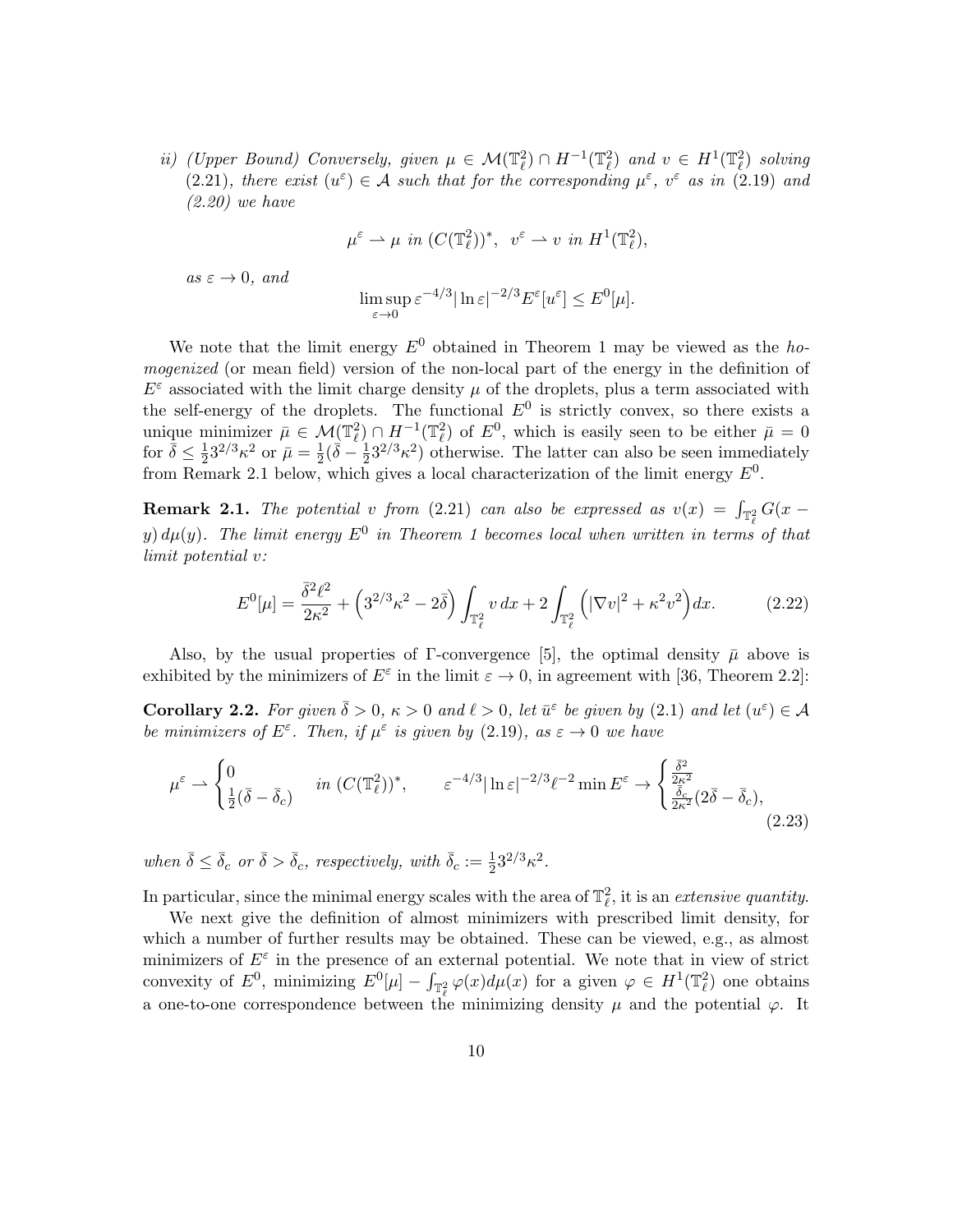then makes sense to talk about almost minimizers of the energy  $E^{\varepsilon}$  with prescribed limit density  $\mu$  by viewing them as almost minimizers of  $E^{\varepsilon} - \int_{\mathbb{T}_{\ell}^2} \varphi d\mu^{\varepsilon}$ . Also, observe that almost minimizers with the particular prescribed density  $\bar{\mu}$  from Corollary 2.2 are simply almost minimizers of  $E^{\varepsilon}$ . Below we give a precise definition.

**Definition 2.3.** For given  $\bar{\delta} > 0$ ,  $\kappa > 0$ ,  $\ell > 0$  and a given  $\mu \in \mathcal{M}(\mathbb{T}_{\ell}^2) \cap H^{-1}(\mathbb{T}_{\ell}^2)$ , we will call every recovery sequence  $(u^{\varepsilon}) \in A$  in Theorem 1(ii) almost minimizers of  $E^{\varepsilon}$  with prescribed limit density  $\mu$ .

For almost minimizers with prescribed limit density, we show that in the limit  $\varepsilon \to 0$ most of the droplets, with the exception of possibly many tiny droplets comprising a vanishing fraction of the total droplet area, converge to disks of radius  $r = 3^{1/3} \varepsilon^{1/3} |\ln \varepsilon|^{-1/3}$ . More precisely, we have the following result.

**Theorem 2.** Let  $(u^{\varepsilon}) \in \mathcal{A}$  be a sequence of almost minimizers of  $E^{\varepsilon}$  with prescribed limit density  $\mu$ . For every  $\gamma \in (0,1)$  define the set  $I_{\gamma}^{\varepsilon} := \{i \in \mathbb{N} : 3^{2/3}\pi\gamma \leq A_i^{\varepsilon} \leq 3^{2/3}\pi\gamma^{-1}\}.$ Then

$$
\lim_{\varepsilon \to 0} \frac{1}{|\ln \varepsilon|} \sum_{i} \left( P_i^{\varepsilon} - \sqrt{4\pi A_i^{\varepsilon}} \right) = 0,
$$
\n(2.24)

$$
\lim_{\varepsilon \to 0} \frac{1}{|\ln \varepsilon|} \sum_{i \in I_{\gamma}^{\varepsilon}} \left( A_i^{\varepsilon} - 3^{2/3} \pi \right)^2 = 0, \tag{2.25}
$$

$$
\lim_{\varepsilon \to 0} \frac{1}{|\ln \varepsilon|} \sum_{i \notin I_{\gamma}^{\varepsilon}} A_i^{\varepsilon} = 0,
$$
\n(2.26)

where  $\{A_i^{\varepsilon}\}\$ and  $\{P_i^{\varepsilon}\}\$ are given by  $(2.9)$  with  $u = u^{\varepsilon}$ .

Note that we may use the isoperimetric deficit terms present in (2.24) to control the Fraenkel asymmetry of the droplets. The Fraenkel asymmetry measures the deviation of the set  $E$  from the ball of the same area that best approximates  $E$  and is defined for any Borel set  $E \subset \mathbb{R}^2$  by

$$
\alpha(E) = \min \frac{|E \triangle B|}{|E|},\tag{2.27}
$$

where the minimum is taken over all balls  $B \subset \mathbb{R}^2$  with  $|B| = |E|$ , and  $\triangle$  denotes the symmetric difference between sets. Note that the following sharp quantitative isoperimetric inequality holds for  $\alpha(E)$  [21]:

$$
\operatorname{per}(E) - \sqrt{4\pi|E|} \ge C\alpha(E)\sqrt{|E|},\tag{2.28}
$$

with some universal constant  $C > 0$ . As a direct consequence of Theorem 2 and (2.14), we then have the following result.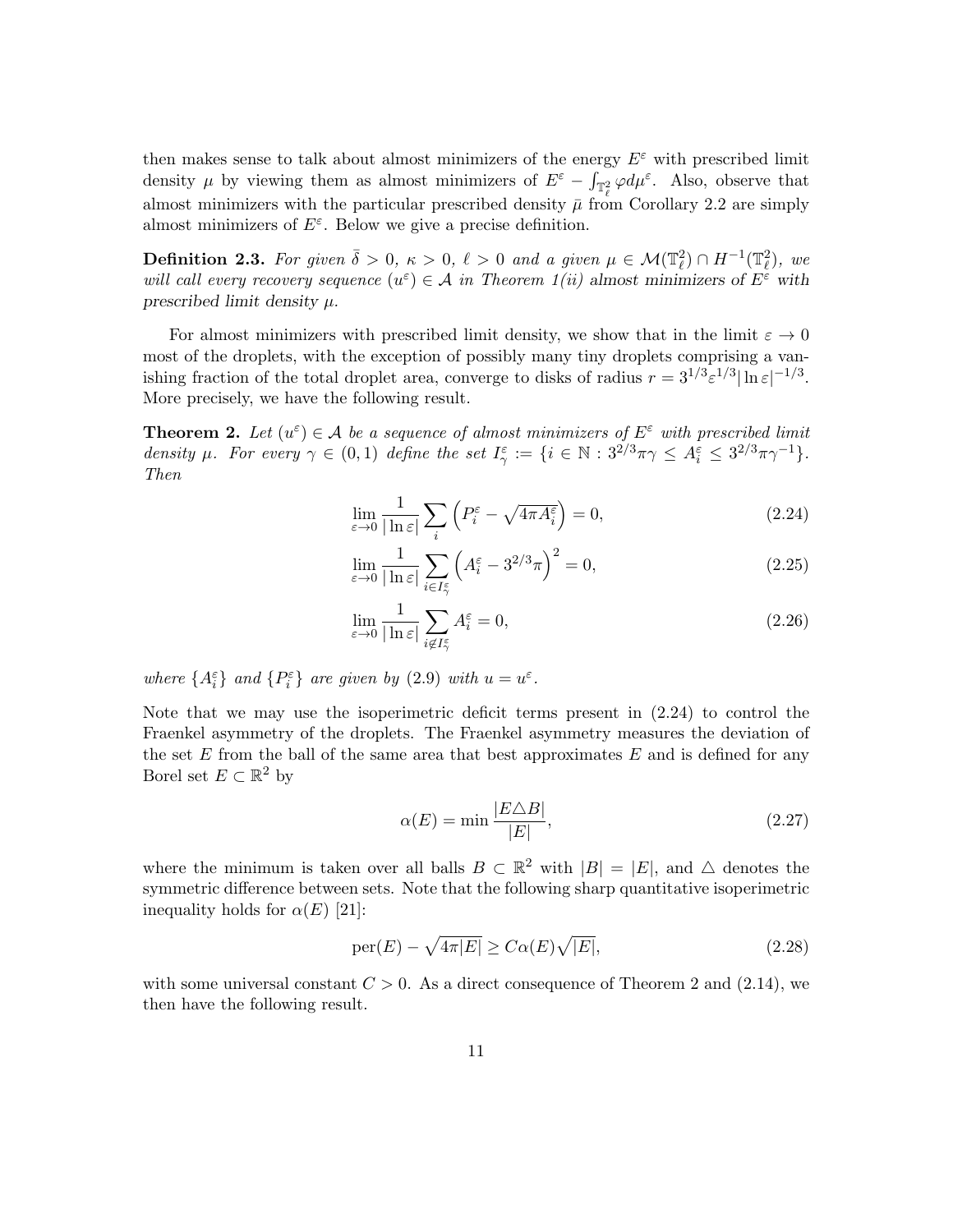**Corollary 2.4.** Under the assumptions of Theorem 2, when  $\int_{\mathbb{T}_\ell^2} d\mu > 0$  we have

$$
\lim_{\varepsilon \to 0} \frac{3^{2/3} \pi |I^{\varepsilon}_{\gamma}|}{|\ln \varepsilon|} = \int_{\mathbb{T}^2_{\ell}} d\mu, \qquad \lim_{\varepsilon \to 0} \frac{1}{|I^{\varepsilon}_{\gamma}|} \sum_{i \in I^{\varepsilon}_{\gamma}} \alpha(\Omega^+_i) = 0,
$$
\n(2.29)

where  $|I^{\varepsilon}_{\gamma}|$  denotes the cardinality of  $I^{\varepsilon}_{\gamma}$ .

This result generalizes the one in [36], where it was found that in the case of the minimizers all the droplets are uniformly close to disks of the optimal radius  $r = 3^{1/3} \varepsilon^{1/3} |\ln \varepsilon|^{-1/3}$ . What we showed here is that this result holds for almost all droplets in the case of almost minimizers, in the sense that in the limit almost all the mass concentrates in the droplets of optimal area and vanishing isoperimetric deficit. We note that the density  $\mu$  is also the limit of the number density of the droplets, up to a normalization constant, once the droplets of vanishing area have been discarded.

The result that almost all droplets in almost minimizers with prescribed limit density have asymptotically the *same* size, even if the limit density is not constant in  $\mathbb{T}^2_\ell$  appears to be quite surprising. In fact, this observation is consistent with the expectation that quantum mechanical charged particle systems form Wigner crystals at low particle densities [25, 32, 54]. Let us point out that the Ohta-Kawasaki energy  $\mathcal{E}^{\varepsilon}$  bares a number of similarities with the classical Thomas-Fermi-Dirac-Von Weizsäcker model arising in the context of density functional theory of quantum systems (see e.g. [30–32]).

We now turn to relating the results obtained so far for the screened sharp interface energy  $E^{\varepsilon}$  to the original diffuse interface energy  $\mathcal{E}^{\varepsilon}$ . On the level of the minimal energy, the asymptotic equivalence of the energies in the considered regime, namely, that for every  $\delta > 0$ 

$$
(1 - \delta) \min E^{\varepsilon} \le \min \mathcal{E}^{\varepsilon} \le (1 - \delta) \min E^{\varepsilon}
$$
\n(2.30)

for  $\varepsilon \ll 1$  was established in [36, Theorem 2.3]. The main idea of the proof in [36] is for a given function  $u^{\varepsilon} \in \mathcal{A}^{\varepsilon}$  to establish an approximate lower bound for  $\mathcal{E}^{\varepsilon}[u^{\varepsilon}]$  in terms of  $(1 - \delta)E^{\varepsilon}[\tilde{u}^{\varepsilon}]$  for some  $\tilde{u}^{\varepsilon} \in A$ , with  $\delta > 0$  which can be chosen arbitrarily small for  $\varepsilon \ll 1$ . The matching approximate upper bound is then obtained by a suitable lifting of the minimizer  $u^{\varepsilon} \in \mathcal{A}$  of  $E^{\varepsilon}$  into  $\mathcal{A}^{\varepsilon}$ .

Here we show that the procedure outlined above may also be applied to almost minimizers of  $E^0$  in a suitably modified version of Definition 2.3 involving  $\mathcal{E}^{\varepsilon}$ . We note right away, however, that it is not possible to simply replace  $E^{\varepsilon}$  with  $\mathcal{E}^{\varepsilon}$  in Definition 2.3. The reason for this is the presence of the mass constraint in the definition of the admissible class  $\mathcal{A}^{\varepsilon}$  for  $\mathcal{E}^{\varepsilon}$ . This implies, for example, that any sequence of almost minimizers  $(u^{\varepsilon}) \in \mathcal{A}^{\varepsilon}$ of  $\mathcal{E}^{\varepsilon}$  must satisfy  $\ell^{-2} \int_{\mathbb{T}_{\ell}^2} d\mu^{\varepsilon} = \frac{1}{2}$  $\frac{1}{2}\overline{\delta}$ , while, according to Corollary 2.2, for sequences of almost minimizers  $(u^{\varepsilon}) \in \mathcal{A}$  of  $E^{\varepsilon}$  we have  $\ell^{-2} \int_{\mathbb{T}^2_{\ell}} d\mu^{\varepsilon} \to \bar{\mu} \neq \frac{1}{2}$ intimately related to the effect of screening of the Coulombic field from the droplets by the  $\frac{1}{2}\overline{\delta}$ . This phenomenon is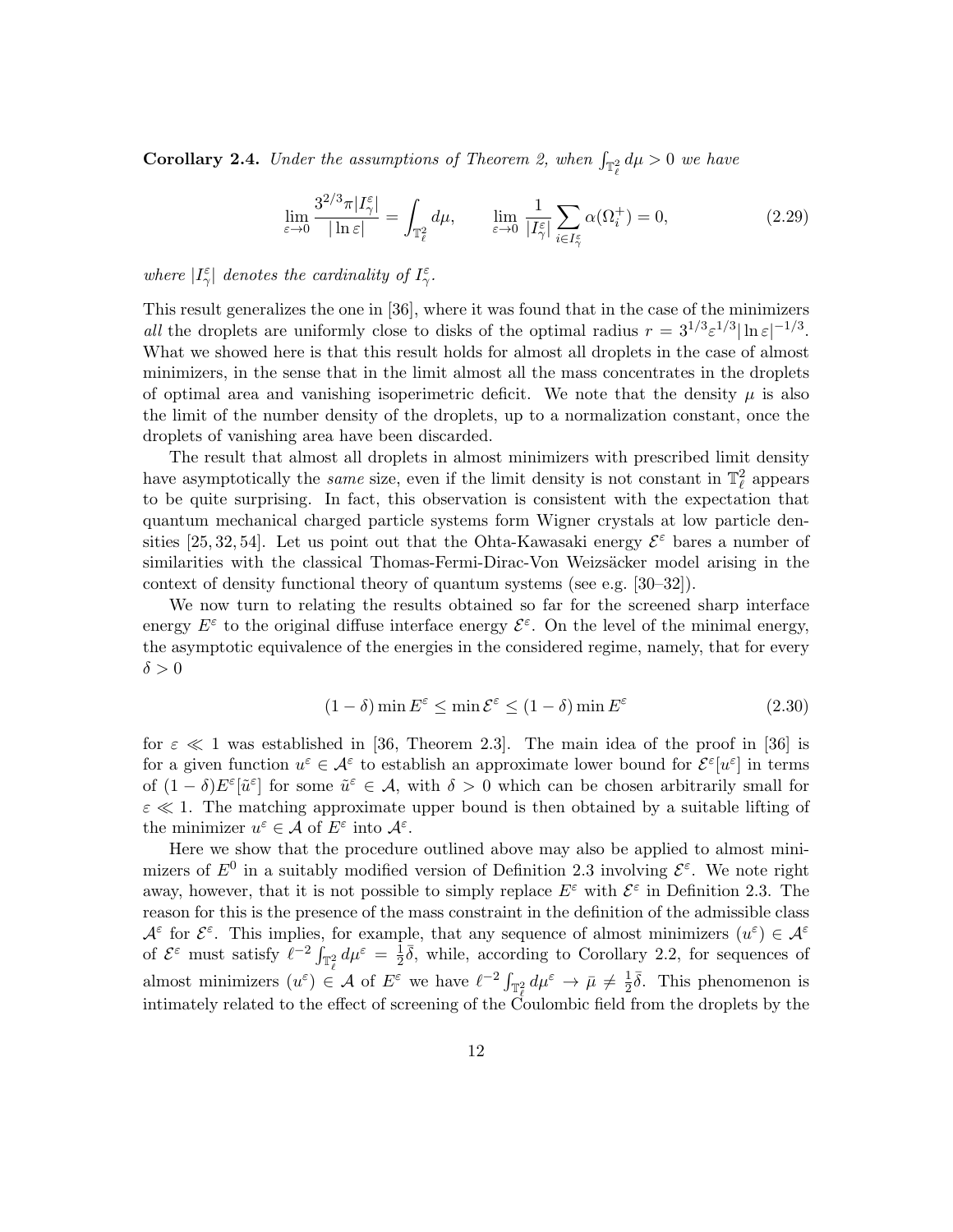

Figure 2: A qualitative form of the *u*-profile for a single droplet from the Euler-Lagrange equation associated with  $\mathcal E$ . The horizontal line shows the level corresponding to  $\bar u$ . Charge is transferred from the region where  $u < \bar{u}$  (depletion shown in green) to the region where  $u > \bar{u}$  (excess shown in orange).

compensating charges that move into their vicinity [35]. For a single radially symmetric droplet the solution of the Euler-Lagrange equation associated with  $\mathcal{E}^{\varepsilon}$  will have the form shown in Fig. 2.

In order to be able to extract the limit behavior of the energy, we need to take into consideration the redistribution of charge discussed above and define almost minimizers with prescribed limit density that belong to  $A^{\varepsilon}$  and for which the screening charges are removed from the consideration of convergence to the limit density. Hence, given a candidate function  $u^{\varepsilon} \in \mathcal{A}^{\varepsilon}$ , we define a new function

$$
u_0^{\varepsilon}(x) := \begin{cases} +1, & u^{\varepsilon}(x) > 0, \\ -1, & u^{\varepsilon}(x) \le 0, \end{cases}
$$
 (2.31)

whose jump set coincides with the zero level set of  $u^{\varepsilon}$ . This introduces a nonlinear filtering operation that eliminates the effect of the small deviations of  $u^{\varepsilon}$  from  $\pm 1$  in almost minimizers on the limit density (compare also with [28]). The density is now defined as

$$
d\mu_0^{\varepsilon} := \frac{1}{2}\varepsilon^{-2/3}|\ln \varepsilon|^{-1/3} (1 + u_0^{\varepsilon}(x))dx. \tag{2.32}
$$

We can follow the ideas of [36] to establish an analog of Theorem 1 for the diffuse interface energy. To avoid many technical assumptions, we formulate the result for a specific choice of W. A general result may easily be reconstructed. Also, we make a technical assumption to avoid dealing with the case  $\limsup_{\varepsilon\to 0}||u^\varepsilon||_{L^\infty(\mathbb{T}_\ell^2)} > 1$ , when spiky configurations in which  $|u^{\varepsilon}|$  significantly exceeds 1 in regions of vanishing size may appear. We note that this condition is satisfied by the minimizers of  $\mathcal{E}^{\varepsilon}$  [36, Proposition 4.1].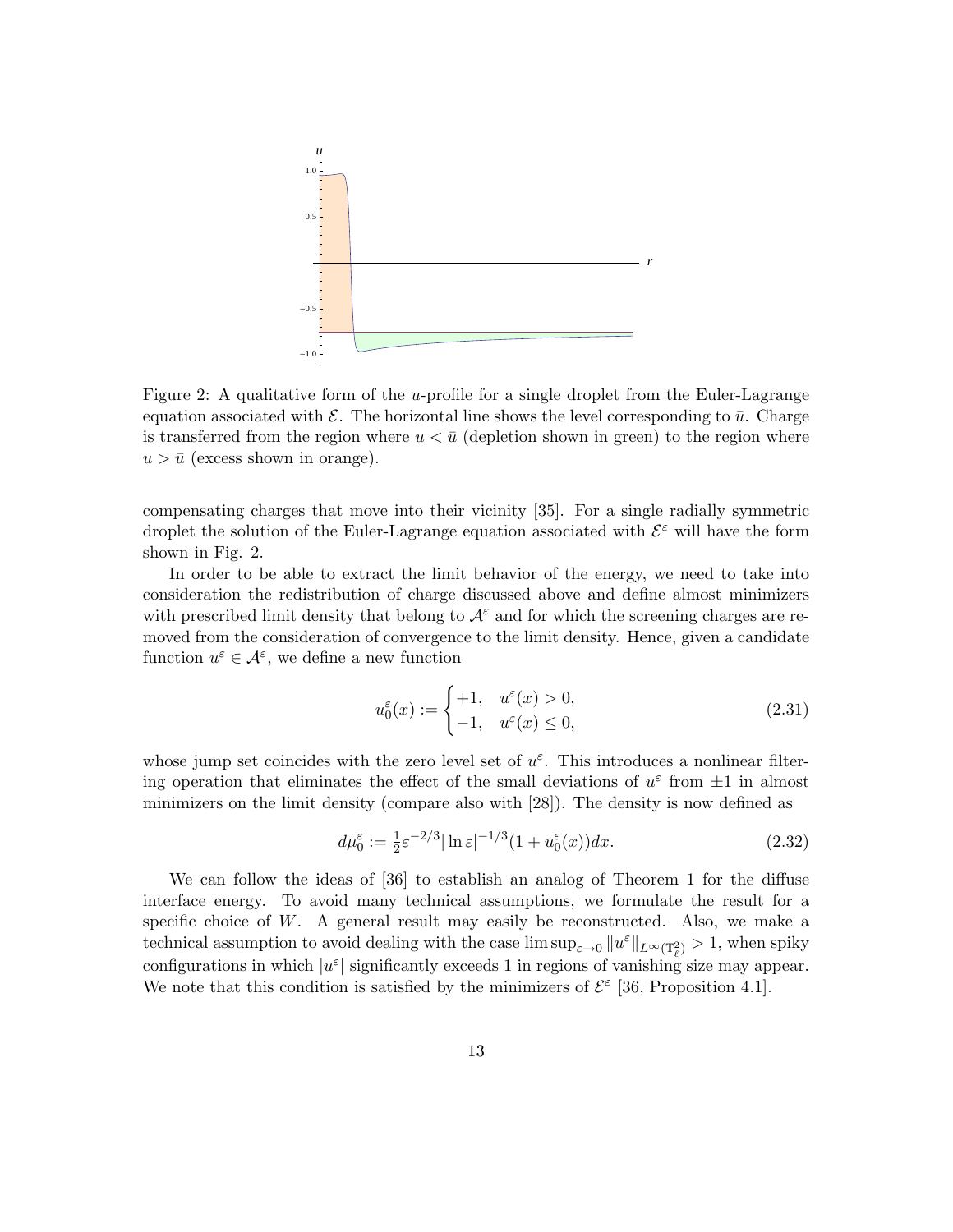**Theorem 3.** (Γ-convergence of  $\mathcal{E}^{\varepsilon}$ ) Fix  $\overline{\delta} > 0$  and  $\ell > 0$ , and let  $\mathcal{E}^{\varepsilon}$  be defined by (2.4) with  $W(u) = \frac{9}{32}(1 - u^2)^2$  and  $\bar{u}^{\varepsilon}$  given by (2.1). Then, as  $\varepsilon \to 0$  we have that

$$
\varepsilon^{-4/3}|\ln \varepsilon|^{-2/3}\mathcal{E}^\varepsilon\overset{\Gamma}{\to} E^0[\mu]:=\frac{\bar{\delta}^2\ell^2}{2\kappa^2}+\left(3^{2/3}-\frac{2\bar{\delta}}{\kappa^2}\right)\int_{\mathbb{T}_\ell^2}d\mu+2\int_{\mathbb{T}_\ell^2}\int_{\mathbb{T}_\ell^2}G(x-y)d\mu(x)d\mu(y),
$$

where  $\mu \in \mathcal{M}(\mathbb{T}_\ell^2) \cap H^{-1}(\mathbb{T}_\ell^2)$  and  $\kappa = \frac{2}{3}$  $\frac{2}{3}$ . More precisely, we have

*i*) (Lower Bound) Let  $(u^{\varepsilon}) \in \mathcal{A}^{\varepsilon}$  be such that  $\limsup_{\varepsilon \to 0} ||u^{\varepsilon}||_{L^{\infty}(\mathbb{T}^2_{\ell})} \leq 1$  and

$$
\limsup_{\varepsilon \to 0} \varepsilon^{-4/3} |\ln \varepsilon|^{-2/3} \mathcal{E}^{\varepsilon}[u^{\varepsilon}] < +\infty,
$$
\n(2.33)

and let  $\mu_0^{\varepsilon}(x)$  be defined by (2.31) and (2.32).

Then, up to extraction of subsequences, we have

$$
\mu_0^{\varepsilon} \rightharpoonup \mu \, \, in \, \, (C(\mathbb{T}_\ell^2))^*,
$$

 $as \varepsilon \to 0$ , where  $\mu \in \mathcal{M}(\mathbb{T}_{\ell}^2) \cap H^{-1}(\mathbb{T}_{\ell}^2)$ . Moreover, we have  $\limsup_{\varepsilon \to 0} ||u^{\varepsilon}||_{L^{\infty}(\mathbb{T}_{\ell}^2)} = 1$ and

$$
\liminf_{\varepsilon \to 0} \varepsilon^{-4/3} |\ln \varepsilon|^{-2/3} \mathcal{E}^{\varepsilon}[u^{\varepsilon}] \ge E^{0}[\mu].
$$

ii) (Upper Bound) Conversely, given  $\mu \in \mathcal{M}(\mathbb{T}_\ell^2) \cap H^{-1}(\mathbb{T}_\ell^2)$ , there exist  $(u^\varepsilon) \in \mathcal{A}^\varepsilon$  such that  $\limsup_{\varepsilon\to 0}||u^{\varepsilon}||_{L^{\infty}(\mathbb{T}_\ell^2)}=1$  and for  $\mu_0^{\varepsilon}$  defined by (2.31) and (2.32) we have

$$
\mu_0^{\varepsilon} \rightharpoonup \mu \quad in \quad (C(\mathbb{T}_{\ell}^2))^*,
$$

 $as \varepsilon \to 0$ , and

$$
\limsup_{\varepsilon \to 0} \varepsilon^{-4/3} |\ln \varepsilon|^{-2/3} \mathcal{E}^{\varepsilon}[u^{\varepsilon}] \leq E^{0}[\mu].
$$

Based on the result of Theorem 3, we have the following analog of Corollary 2.2 for the diffuse interface energy  $\mathcal{E}^{\varepsilon}$ .

**Corollary 2.5.** For given  $\bar{\delta} > 0$  and  $\ell > 0$ , let  $\bar{u}^{\varepsilon}$  be given by (2.1) and let  $(u^{\varepsilon}) \in \mathcal{A}^{\varepsilon}$  be minimizers of  $\mathcal{E}^{\varepsilon}$  defined in (2.4) with  $W(u) = \frac{9}{32}(1 - u^2)^2$ . Then, if  $u_0^{\varepsilon}$  and  $\mu_0^{\varepsilon}$  are defined via (2.31) and (2.32), respectively, as  $\varepsilon \to 0$  we have

$$
\mu_0^{\varepsilon} \rightharpoonup \begin{cases} 0 & \text{in } (C(\mathbb{T}_{\ell}^2))^*, \quad \varepsilon^{-4/3} |\ln \varepsilon|^{-2/3} \ell^{-2} \min \mathcal{E}^{\varepsilon} \to \begin{cases} \frac{\bar{\delta}^2}{2\kappa^2}, \\ \frac{\bar{\delta}_c}{2\kappa^2} (2\bar{\delta} - \bar{\delta}_c), \end{cases} \tag{2.34}
$$

when  $\bar{\delta} \leq \bar{\delta}_c$  or  $\bar{\delta} > \bar{\delta}_c$ , respectively, with  $\bar{\delta}_c := \frac{1}{2}3^{2/3} \kappa^2$  and  $\kappa = \frac{2}{3}$  $\frac{2}{3}$ .

**Remark 2.6.** The choice of the zero level set of  $u^{\varepsilon}$  in the definition of the truncated version  $u_0^{\varepsilon}$  of  $u^{\varepsilon}$  in (2.31) was arbitrary. We could equivalently use the level set  $\{u^{\varepsilon} = c\}$  for any  $c \in (-1, 1)$  fixed.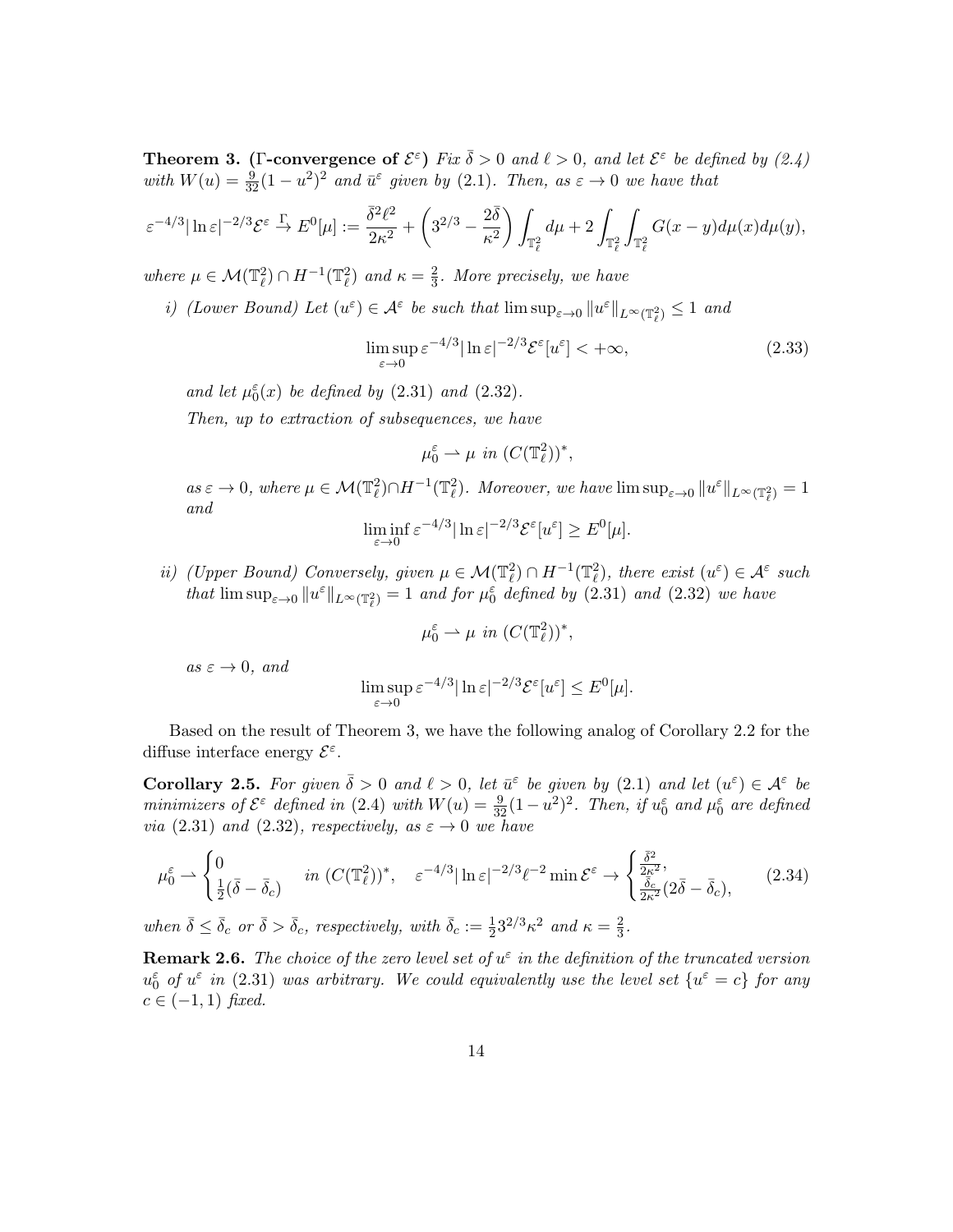# 3 Proof of Theorem 1

Throughout all the proofs below, the values of  $A_i^{\varepsilon}$  and  $P_i^{\varepsilon}$  are always the rescaled areas and perimeters, defined in (2.9), of the connected components  $\Omega_i^+$  of  $\Omega^+ = \{u = +1\}$  for a given  $u = u^{\varepsilon}$ , as in Sec. 2. The presentation is clarified by working with the rescaled energy  $\bar{E}^{\varepsilon}$  defined by (2.12) rather than  $E^{\varepsilon}$  directly. We begin by proving Part i) of Theorem 1, the lower bound.

## 3.1 Proof of lower bound, Theorem 1 i)

Step 1: Estimate of  $\bar{E}^{\varepsilon}$  in terms of  $A_i^{\varepsilon}$  and  $P_i^{\varepsilon}$ .

First, for a fixed  $\gamma \in (0,1)$  we define a *truncated* rescaled droplet area:

$$
\tilde{A}_{i}^{\varepsilon} := \begin{cases}\nA_{i}^{\varepsilon}, & \text{if } A_{i}^{\varepsilon} < 3^{2/3}\pi\gamma^{-1} \\
(3^{2/3}\pi\gamma^{-1})^{1/2}|A_{i}^{\varepsilon}|^{1/2} & \text{if } A_{i}^{\varepsilon} \ge 3^{2/3}\pi\gamma^{-1},\n\end{cases} \tag{3.1}
$$

and the isoperimetric deficit

$$
I_{\text{def}}^{\varepsilon} := \frac{1}{|\ln \varepsilon|} \sum_{i} \left( P_i^{\varepsilon} - \sqrt{4\pi A_i^{\varepsilon}} \right) \ge 0,
$$
\n(3.2)

which will be used throughout the proof. The purpose of defining the truncated droplet area in (3.1) will become clear later. We will make repeated use of the basic fact that the diameter of an indecomposable set of finite perimeter in the plane is essentially controlled by its perimeter (i.e., modulo a set of measure zero):

$$
\text{ess diam } \omega \le \frac{1}{2} |\partial \omega| \qquad \forall \omega \subset \mathbb{R}^2, \quad 0 < |\omega| < \infty. \tag{3.3}
$$

The proof follows, e.g., from  $[2,$  Theorem 7 and Lemma 4 by noting that in view of  $[2,$ Proposition 6(ii)] it is sufficient to consider only simple sets [2, Definition 3].

We start by writing  $\mu^{\varepsilon} = \sum_{i} \mu_i^{\varepsilon}$ , with

$$
d\mu_i^{\varepsilon}(x) := \varepsilon^{-2/3} |\ln \varepsilon|^{-1/3} \chi_{\Omega_i^+}(x) dx,\tag{3.4}
$$

where  $\Omega_i^+$  are the connected components of  $\Omega^+ = \{u^{\varepsilon} = +1\}$ , and the index  $\varepsilon$  was omitted from  $\Omega_i^+$  to avoid cumbersome notation. For small enough  $\varepsilon$  this is justified by the discussion of Sec. 2, in view of the fact that for some  $C > 0$  we have

$$
|\partial \Omega^+| \le \varepsilon^{-1} E^{\varepsilon}[u^{\varepsilon}] \le C \varepsilon^{1/3} |\ln \varepsilon|^{2/3},\tag{3.5}
$$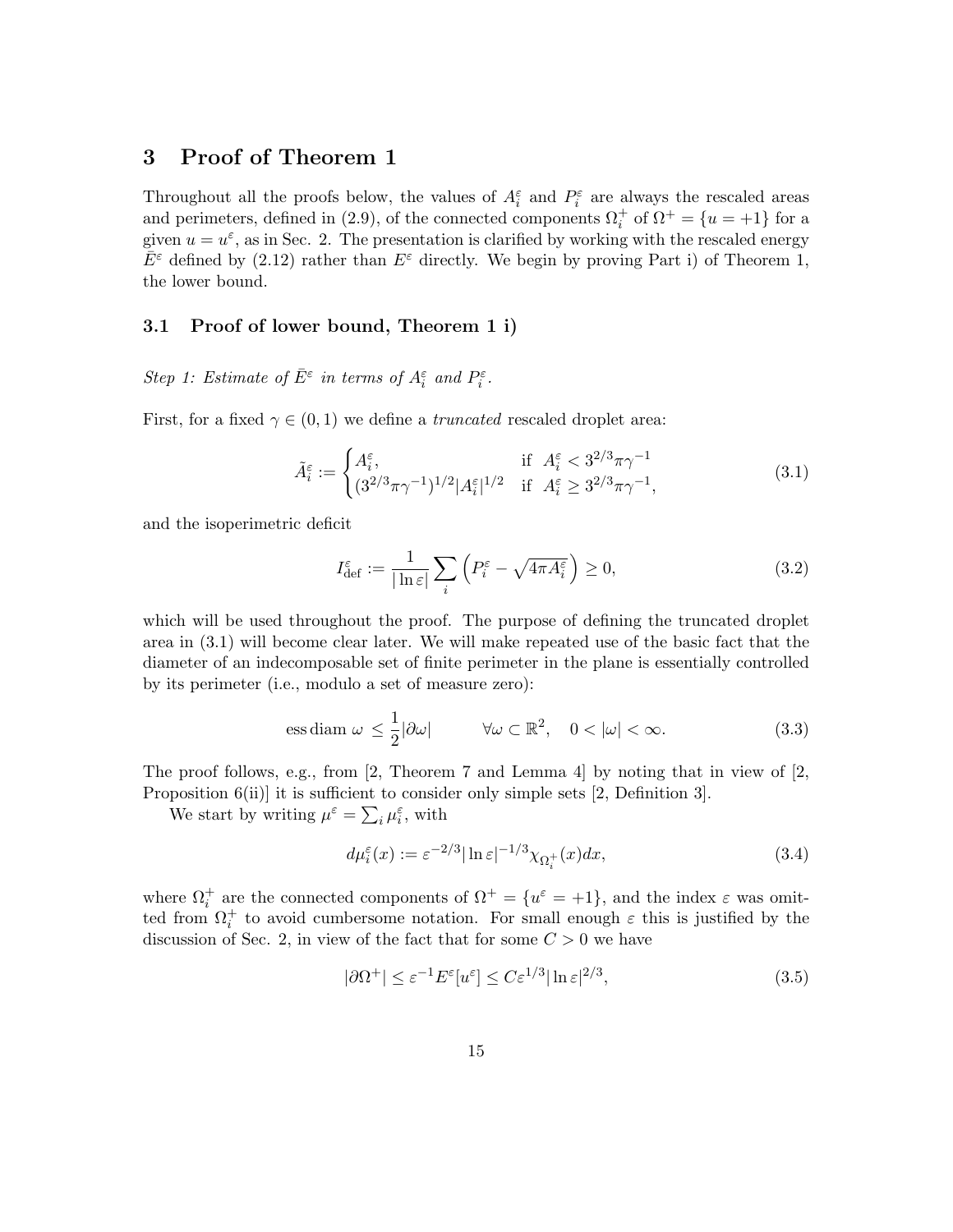so  $|\partial\Omega_i^+| \ll \ell$  whenever  $\varepsilon \ll 1$ . In particular, we can apply (3.3) to  $\Omega_i^+$  on  $\mathbb{T}_\ell^2$  to obtain

$$
\text{ess diam }\Omega_i^+ \le \frac{1}{2} |\partial \Omega_i^+|,\tag{3.6}
$$

when  $\varepsilon$  is sufficiently small.

For a fixed  $\rho > 0$  we introduce the "far field truncation"  $G_{\rho} \in C^{\infty}(\mathbb{T}_{\ell}^2)$  of the Green's function G:

$$
G_{\rho}(x-y) := G(x-y)\phi_{\rho}(|x-y|) \qquad \forall (x,y) \in \mathbb{T}_{\ell}^2 \times \mathbb{T}_{\ell}^2,\tag{3.7}
$$

where  $\phi_{\rho} \in C^{\infty}(\mathbb{R})$  is a monotonically increasing cutoff function such that  $\phi_{\rho}(t) = 0$  for all  $t < \frac{1}{2}\rho$  and  $\phi_{\rho}(t) = 1$  for all  $t > \rho$ . Then, for sufficiently small  $\varepsilon$  we have  $|\partial \Omega_i^+| \le \rho$  in view of  $(3.5)$ , and from  $(2.12)$  we obtain

$$
\bar{E}^{\varepsilon}[u^{\varepsilon}] \ge I_{\text{def}}^{\varepsilon} + \frac{1}{|\ln \varepsilon|} \left( \sum_{i} \sqrt{4\pi A^{\varepsilon}_{i}} - \frac{2\bar{\delta}}{\kappa^{2}} A^{\varepsilon}_{i} \right) \n+ 2 \sum_{i} \iint G(x - y) d\mu_{i}^{\varepsilon}(x) d\mu_{i}^{\varepsilon}(y) \n+ 2 \iint G_{\rho}(x - y) d\mu^{\varepsilon}(x) d\mu^{\varepsilon}(y),
$$
\n(3.8)

where we used  $(3.6)$  and the positivity of G (cf. e.g. [36]), and here and everywhere below we omit  $\mathbb{T}^2_\ell \times \mathbb{T}^2_\ell$  as the domain of integration for double integrals to simplify the notation.

We recall that the Green's function for  $-\Delta + \kappa^2$  on  $\mathbb{T}_\ell^2$  can be written as  $G(x - y) =$  $-\frac{1}{2i}$  $\frac{1}{2\pi} \ln|x-y| + O(|x-y|)$  [36]. With the help of this fact, together with (3.5) and (3.6), for  $\varepsilon$  sufficiently small we have the following estimate for the self-interaction energy:

$$
\bar{E}_{\text{self}}^{\varepsilon} := 2 \sum_{i} \iint G(x - y) d\mu_{i}^{\varepsilon}(x) d\mu_{i}^{\varepsilon}(y) \n\geq -\frac{1}{\pi} \sum_{i} \iint (\ln |x - y| + C) d\mu_{i}^{\varepsilon}(x) d\mu_{i}^{\varepsilon}(y).
$$
\n(3.9)\n
$$
= -\frac{1}{\pi |\ln \varepsilon|^{2}} \sum_{i} \int_{\overline{\Omega}_{i}^{+}} \int_{\overline{\Omega}_{i}^{+}} \left( \ln(|\varepsilon^{1/3}| \ln \varepsilon|^{2/3} | \overline{x} - \overline{y}|) + C \right) d\overline{x} d\overline{y},
$$

for some  $C > 0$  independent of  $\varepsilon$ , where in equation (3.9) we have rescaled coordinates  $\bar{x} = \varepsilon^{-1/3} |\ln \varepsilon|^{1/3} x$ ,  $\bar{y} = \varepsilon^{-1/3} |\ln \varepsilon|^{1/3}$  and introduced the rescaled versions  $\overline{\Omega}_i^+$  of  $\Omega_i^+$ . Expanding the logarithm in (3.9) and using (2.13) and (3.6), we obtain that  $\bar{E}^{\varepsilon}_{\text{self}}$  can be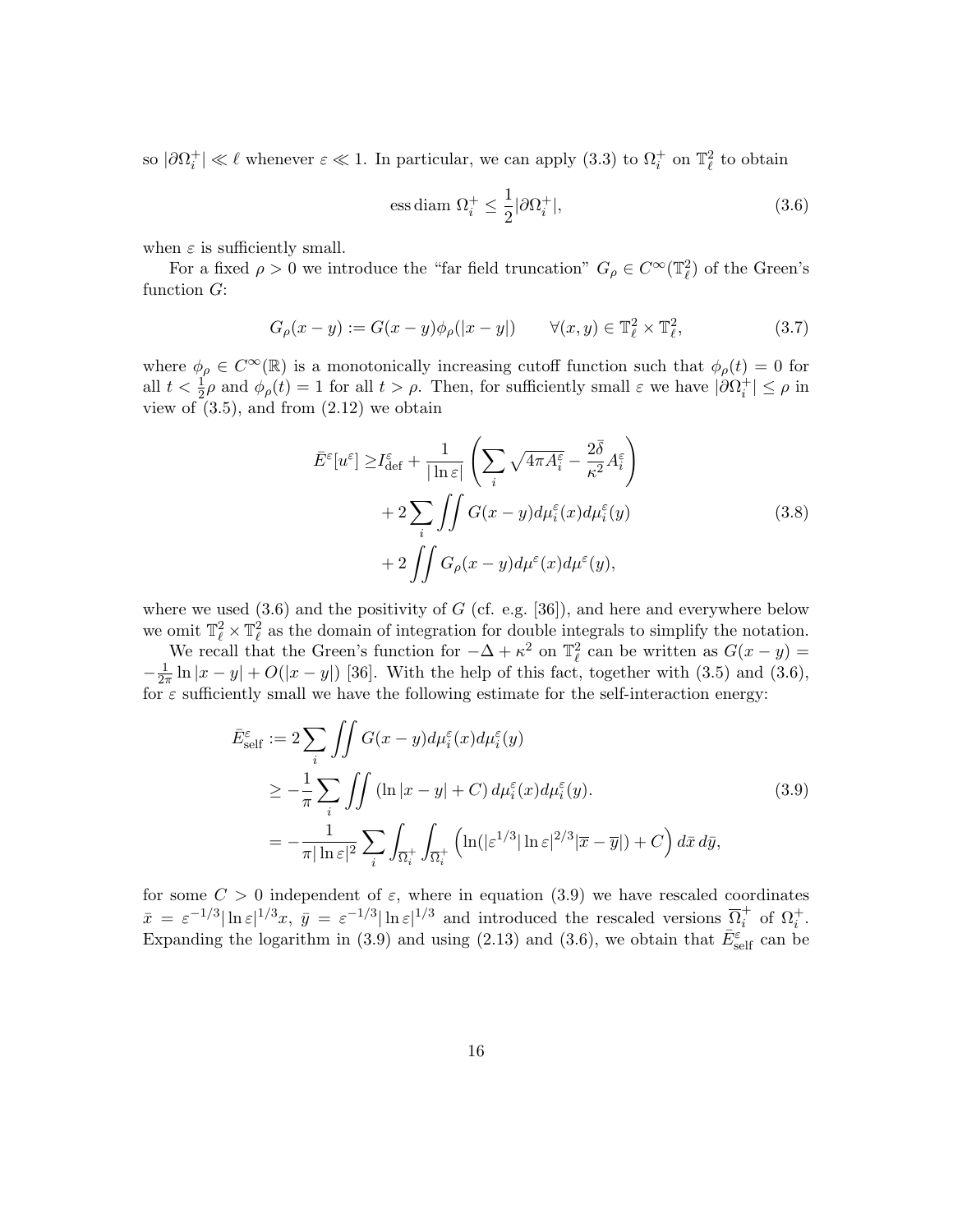bounded from below as follows:

$$
\begin{split} \bar{E}^{\varepsilon}_{\text{self}} &\geq \frac{1}{|\ln \varepsilon|} \sum_{i} |A^{\varepsilon}_{i}|^{2} \left( \frac{1}{3\pi} - C \left( \frac{\ln|\ln \varepsilon|}{|\ln \varepsilon|} \right) - \frac{1}{\pi |A^{\varepsilon}_{i}|^{2} |\ln \varepsilon|} \int_{\overline{\Omega}^{+}_{i}} \int_{\overline{\Omega}^{+}_{i}} \ln |\overline{x} - \overline{y}| \, d\overline{x} \, d\overline{y} \right) \\ &\geq \frac{1}{|\ln \varepsilon|} \sum_{i} |A^{\varepsilon}_{i}|^{2} \left( \frac{1}{3\pi} - C \left( \frac{\ln|\ln \varepsilon|}{|\ln \varepsilon|} \right) - \frac{1}{\pi |\ln \varepsilon|} \ln P^{\varepsilon}_{i} \right) \\ &\geq \frac{1}{|\ln \varepsilon|} \sum_{i} |A^{\varepsilon}_{i}|^{2} \left( \frac{1}{3\pi} - C \left( \frac{\ln|\ln \varepsilon|}{|\ln \varepsilon|} \right) \right), \end{split} \tag{3.10}
$$

for some  $C > 0$  independent of  $\varepsilon$  (which changes from line to line).

Now observe that the term in parentheses appearing in the right-hand side of (3.10) is positive for  $\varepsilon$  sufficiently small. Using this and the fact that  $A_i^{\varepsilon} \ge \tilde{A}_i^{\varepsilon}$ , from (3.10) we obtain

$$
\bar{E}^{\varepsilon}_{\text{self}} \ge \frac{1}{|\ln \varepsilon|} \sum_{i} |\tilde{A}^{\varepsilon}_{i}|^{2} \left( \frac{1}{3\pi} - C \left( \frac{\ln |\ln \varepsilon|}{|\ln \varepsilon|} \right) \right),\tag{3.11}
$$

where  $C > 0$  is a constant independent of  $\varepsilon$ . It is also clear from the definition of  $\tilde{A}_{i}^{\varepsilon}$  that there exists a constant  $c > 0$  such that

$$
|\tilde{A}_i^{\varepsilon}|^2 \le c A_i^{\varepsilon}.\tag{3.12}
$$

Combining this inequality with (3.11) and choosing any  $\delta > 0$ , for  $\varepsilon$  small enough we have  $\delta > C c \frac{\ln |\ln \varepsilon|}{|\ln \varepsilon|^2}$  and, therefore, from (3.8) we obtain

$$
\bar{E}^{\varepsilon}[u^{\varepsilon}] \ge I_{\text{def}}^{\varepsilon} + \frac{1}{|\ln \varepsilon|} \sum_{i} \left( \sqrt{4\pi A^{\varepsilon}_{i}} - \left( \frac{2\bar{\delta}}{\kappa^{2}} + \delta \right) A^{\varepsilon}_{i} + \frac{1}{3\pi} |\tilde{A}^{\varepsilon}_{i}|^{2} \right) + 2 \iint G_{\rho}(x - y) d\mu^{\varepsilon}(x) d\mu^{\varepsilon}(y).
$$
\n(3.13)

Step 2: Optimization over  $A_i^{\varepsilon}$ .

Focusing on the second term in the right-hand side of (3.13), we define

$$
f(x) := \frac{2\sqrt{\pi}}{\sqrt{x}} + \frac{1}{3\pi}x,
$$
\n(3.14)

and observe that f is strictly convex and attains its minimum of  $3^{2/3}$  at  $x = 3^{2/3}\pi$ , with

$$
f''(x) = \frac{3\sqrt{\pi}}{2x^{5/2}}.\tag{3.15}
$$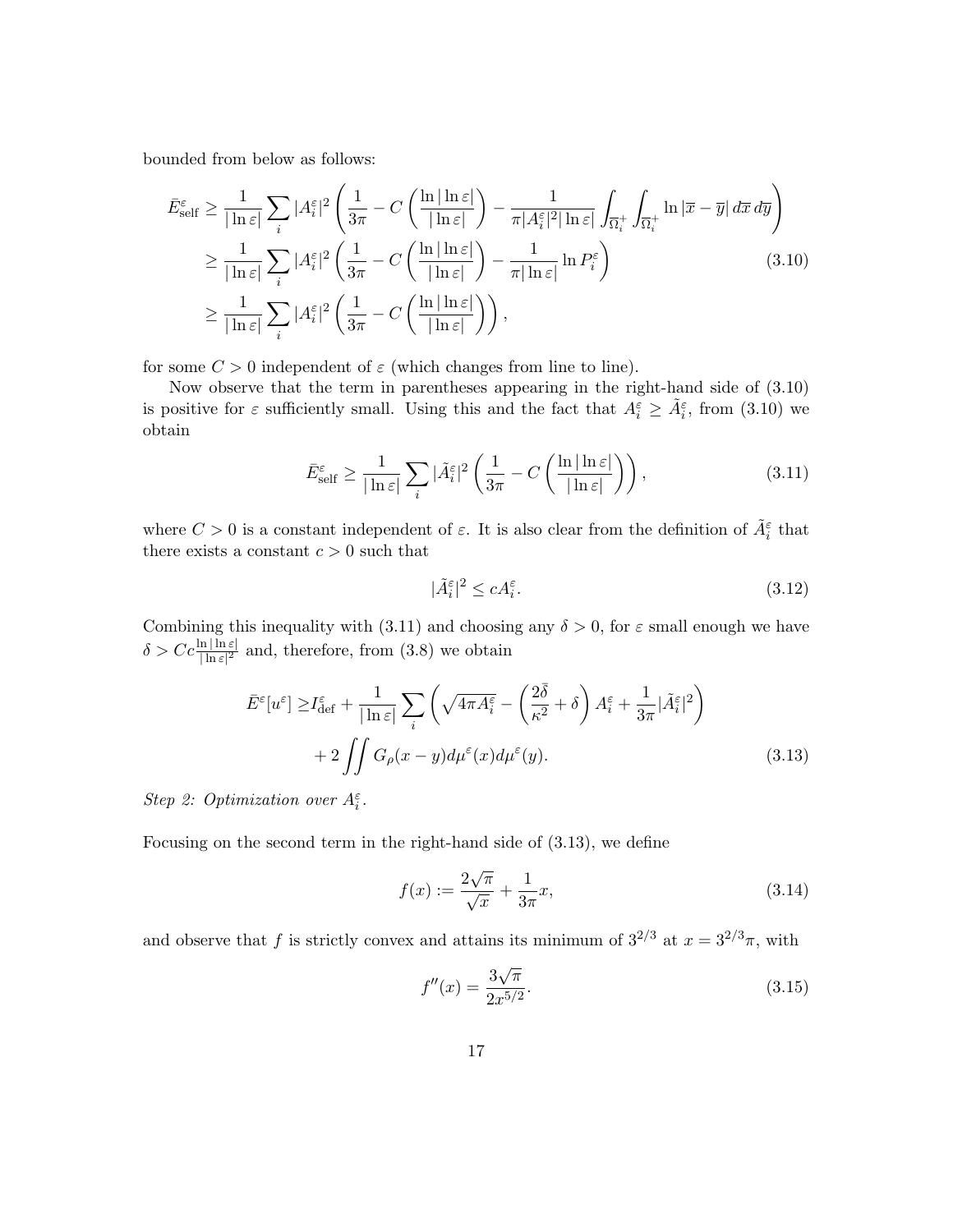We claim that we can bound the second term in the right-hand side of  $(3.13)$  from below by the sum  $I + II + III$  of the following three terms:

$$
I = \frac{1}{|\ln \varepsilon|} \left( 3^{2/3} - \frac{2\bar{\delta}}{\kappa^2} - \delta \right) \sum_{i} A_i^{\varepsilon} + \frac{1}{|\ln \varepsilon|} \sum_{A_i^{\varepsilon} > 3^{2/3} \pi \gamma^{-1}} 3^{2/3} (3^{-1} \gamma^{-1} - 1) A_i^{\varepsilon}, \quad (3.16)
$$

$$
II = \frac{1}{|\ln \varepsilon|} \frac{\gamma^{5/2}}{4\pi^2 \cdot 3^{2/3}} \sum_{A_i^{\varepsilon} < 3^{2/3}\pi\gamma} A_i^{\varepsilon} (A_i^{\varepsilon} - 3^{2/3}\pi)^2,\tag{3.17}
$$

$$
III = \frac{1}{|\ln \varepsilon|} \frac{\gamma^{7/2}}{4\pi} \sum_{3^{2/3}\pi\gamma \le A_i^{\varepsilon} \le 3^{2/3}\pi\gamma^{-1}} (A_i^{\varepsilon} - 3^{2/3}\pi)^2.
$$
 (3.18)

Before proving this, observe that defining

$$
M^{\varepsilon} := \bar{E}^{\varepsilon}[u^{\varepsilon}] - \frac{1}{|\ln \varepsilon|} \left( 3^{2/3} - \frac{2\bar{\delta}}{\kappa^2} - \delta \right) \sum_{i} A^{\varepsilon}_i - 2 \iint G_{\rho}(x - y) d\mu^{\varepsilon}(x) d\mu^{\varepsilon}(y), \quad (3.19)
$$

we have from (3.13) and (3.16)–(3.18) that if  $I_{\gamma}^{\varepsilon}$  is as in Theorem 2, then

$$
M^{\varepsilon} \ge \frac{c_1}{|\ln \varepsilon|} \sum_{i \notin I_{\gamma}^{\varepsilon}} A_i^{\varepsilon} + \frac{c_2}{|\ln \varepsilon|} \sum_{i \in I_{\gamma}^{\varepsilon}} (A_i^{\varepsilon} - 3^{2/3} \pi)^2 + I_{\text{def}}^{\varepsilon} \ge 0 \qquad \forall \gamma \in (0, \frac{1}{3}), \tag{3.20}
$$

for some constants  $c_1, c_2 > 0$  depending only on  $\gamma$ .

We now argue in favor of the lower bound based on (3.16)–(3.18). First observe that by (3.1) we have for all  $A_i^{\varepsilon} \geq 3^{2/3} \pi \gamma^{-1}$ :

$$
\sqrt{4\pi A_i^{\varepsilon}} + \frac{1}{3\pi} |\tilde{A}_i^{\varepsilon}|^2 - \left(\frac{2\bar{\delta}}{\kappa^2} + \delta\right) A_i^{\varepsilon} \ge \left(3^{2/3} - \frac{2\bar{\delta}}{\kappa^2} - \delta\right) A_i^{\varepsilon} + 3^{2/3} (3^{-1}\gamma^{-1} - 1) A_i^{\varepsilon}.\tag{3.21}
$$

When  $A_i^{\varepsilon} < 3^{2/3}\pi\gamma^{-1}$ , which corresponds to both (3.17) and (3.18), we utilize convexity of  $f$  and  $(3.15)$ :

$$
\sqrt{4\pi A_i^{\varepsilon}} + \frac{1}{3\pi} |\tilde{A}_i^{\varepsilon}|^2 - \left(\frac{2\bar{\delta}}{\kappa^2} + \delta\right) A_i^{\varepsilon} = A_i^{\varepsilon} \left(\frac{2\sqrt{\pi}}{\sqrt{A_i^{\varepsilon}}} + \frac{1}{3\pi} A_i^{\varepsilon} - \frac{2\bar{\delta}}{\kappa^2} - \delta\right)
$$
  
\n
$$
= A_i^{\varepsilon} \left(f(A_i^{\varepsilon}) - \frac{2\bar{\delta}}{\kappa^2} - \delta\right)
$$
  
\n
$$
\ge \left(3^{2/3} - \frac{2\bar{\delta}}{\kappa^2} - \delta\right) A_i^{\varepsilon} + \frac{1}{2} A_i^{\varepsilon} f'' \left(3^{2/3} \pi \gamma^{-1}\right) (A_i^{\varepsilon} - 3^{2/3} \pi)^2,
$$
\n(3.22)

where the last line follows from the second order Taylor formula for  $f(x)$  about  $x = 3^{2/3}\pi$ and the fact that  $f''(x)$  is decreasing. Combining (3.19), (3.21) and (3.22) yields  $M^{\varepsilon} \geq$  $I + II + III.$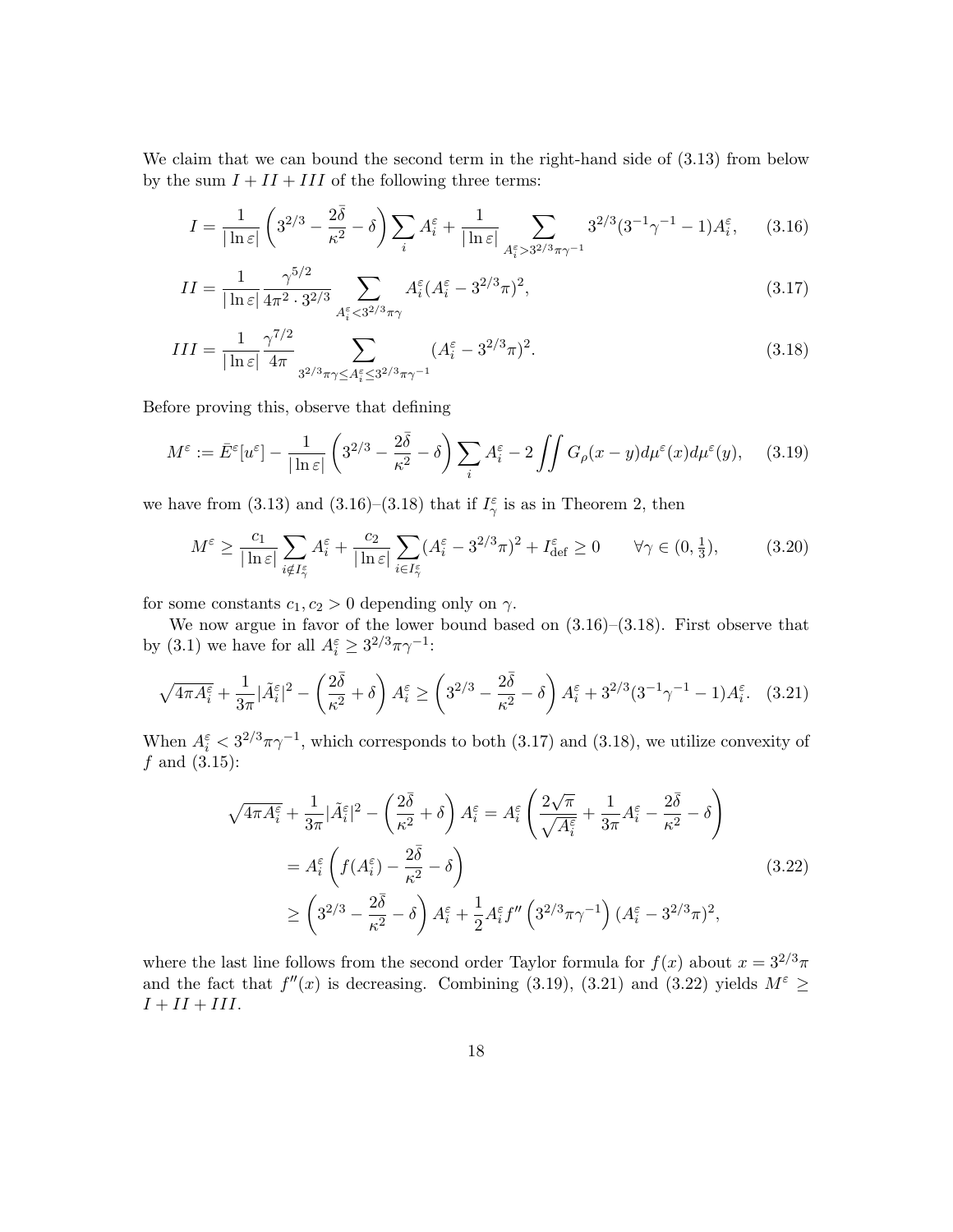Now using (3.19) and (3.20) with  $\gamma$  sufficiently small, we deduce that

$$
\bar{E}^{\varepsilon}[u^{\varepsilon}] \ge \frac{1}{|\ln \varepsilon|} \left(3^{2/3} - \frac{2\bar{\delta}}{\kappa^2} - \delta\right) \sum_{i} A^{\varepsilon}_i + 2 \iint G_{\rho}(x - y) d\mu^{\varepsilon}(x) d\mu^{\varepsilon}(y). \tag{3.23}
$$

Step 3: Passage to the limit.

We may in fact conclude from  $(2.12)$ ,  $(2.13)$ ,  $(2.18)$  and  $(2.20)$ , that

$$
\limsup_{\varepsilon \to 0} \int_{\mathbb{T}_l^2} |\nabla v^{\varepsilon}|^2 + \kappa^2 |v^{\varepsilon}|^2 < +\infty,
$$
\n(3.24)

while  $(\mu^{\varepsilon})$  is bounded in the sense of measures from (2.13) and (2.14). Consequently, up to a subsequence

$$
v^{\varepsilon} \rightharpoonup v \text{ in } H^{1}(\mathbb{T}_{\ell}^{2}),\tag{3.25}
$$

$$
\mu^{\varepsilon} \stackrel{*}{\rightharpoonup} \mu \text{ in } C(\mathbb{T}_{\ell}^2),\tag{3.26}
$$

where

$$
-\Delta v + \kappa^2 v = \mu \tag{3.27}
$$

holds in the distributional sense. Now passing to the limit in  $(3.23)$  and recalling  $(2.14)$ , we obtain

$$
\liminf_{\varepsilon \to 0} \bar{E}^{\varepsilon}[u^{\varepsilon}] \ge \left(3^{2/3} - \frac{2\bar{\delta}}{\kappa^2} - \delta\right) \int d\mu + 2 \iint G_{\rho}(x - y) d\mu(x) d\mu(y),\tag{3.28}
$$

using continuity of  $G_{\rho}$ . An application of the monotone convergence theorem then yields

$$
\liminf_{\varepsilon \to 0} \bar{E}^{\varepsilon}[u^{\varepsilon}] \ge \left(3^{2/3} - \frac{2\bar{\delta}}{\kappa^2}\right) \int d\mu + 2 \iint G(x - y) d\mu(x) d\mu(y),\tag{3.29}
$$

upon sending  $\rho \to 0$  and then  $\delta \to 0$ .

We now argue in favor of the corresponding upper bound in Theorem 1. The construction resembles quite closely that of the vortex construction in [44] for the two dimensional Ginzburg-Landau functional and indeed we borrow several ideas from that proof and occasionally refer the reader to that paper for details.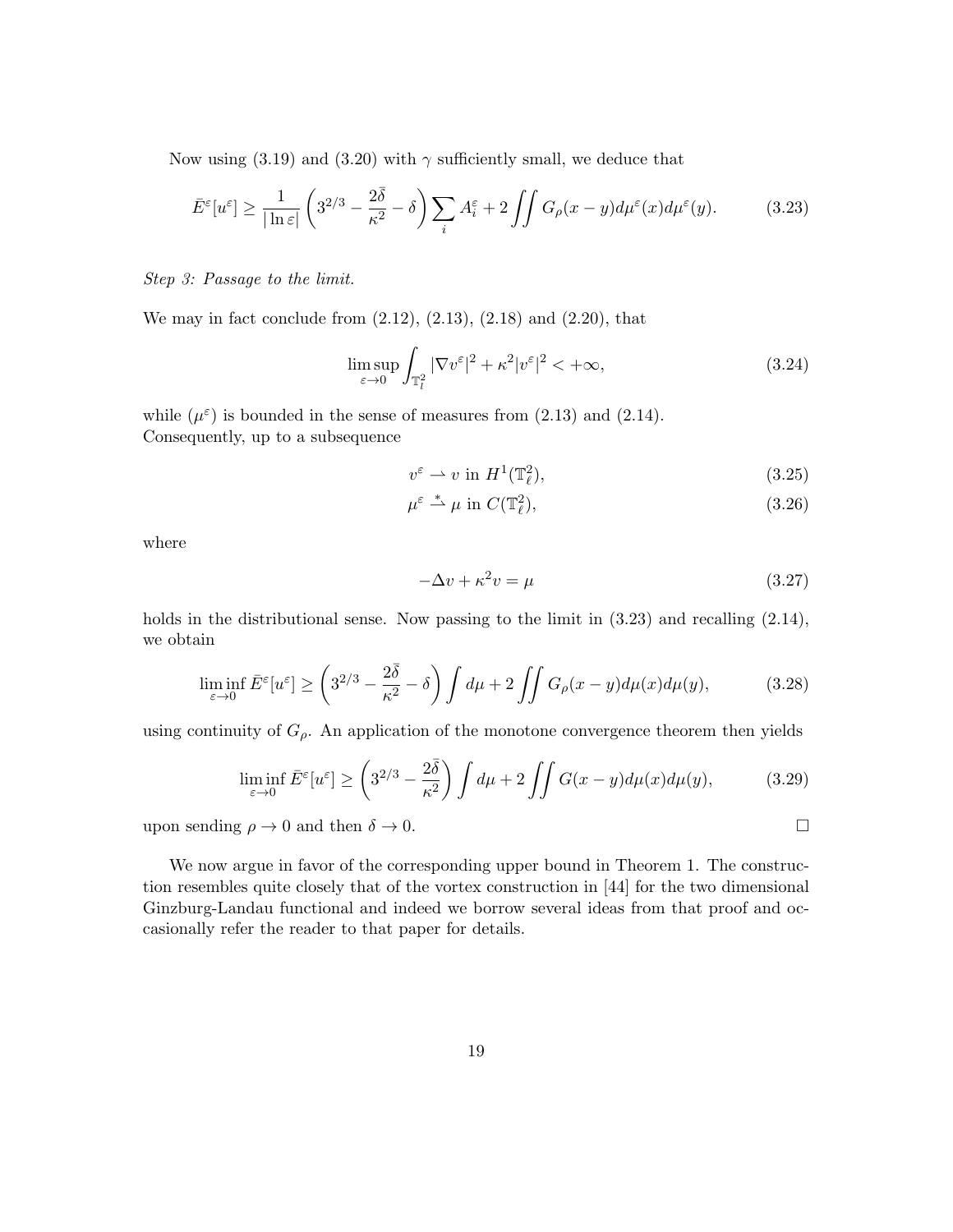### 3.2 Proof of the Upper Bound, Theorem 1 ii)

As in the proof of the lower bound, we set  $d\mu_i^{\varepsilon}(x)$  as in (3.4), so that  $\mu^{\varepsilon} = \sum \mu_i^{\varepsilon}$ . Using the approximation argument of Proposition II.2 in [44] we may assume that the limit measure  $\mu$  satisfies

$$
d\mu(x) = g(x)dx, \qquad c \le g \le C,\tag{3.30}
$$

for some  $C > c > 0$ .

#### Step 1: Construction of the configuration.

We claim that for  $\varepsilon$  sufficiently small it is possible to place a total of  $N(\varepsilon)$  disjoint spherical droplets, where

$$
N(\varepsilon) = \frac{1}{3^{2/3}} \frac{|\ln \varepsilon|}{\pi} \mu(\mathbb{T}_{\ell}^2) + o(|\ln \varepsilon|), \tag{3.31}
$$

with centers  $\{a_i\}$  in  $\mathbb{T}_\ell^2$  and radius

$$
r = 3^{1/3} \varepsilon^{1/3} |\ln \varepsilon|^{-1/3},\tag{3.32}
$$

and satisfying for all  $i \neq j$ 

$$
d(\varepsilon) := \min |a_i - a_j| \ge \frac{C}{\sqrt{N(\varepsilon)}},\tag{3.33}
$$

for some constant  $C > 0$  depending only on  $\mu$ . Indeed, given  $\mu$  satisfying (3.30), for  $\varepsilon$ sufficiently small we can partition  $\mathbb{T}^2_\ell$  into disjoint squares  $\{K_i\}$  of side length  $\delta_{\varepsilon} > 0$ (hereafter simply denoted  $\delta$ ) satisfying

$$
|\ln \varepsilon|^{-1/2} \ll \delta \ll 1. \tag{3.34}
$$

In each  $K_i$  we place

$$
N_{K_i}(\varepsilon) = \left\lfloor \frac{1}{3^{2/3}} \frac{|\ln \varepsilon|}{\pi} \mu(K_i) \right\rfloor \tag{3.35}
$$

points  $a_i$  (here  $m = \lfloor x \rfloor$  denotes the smallest integer  $m \leq x$ ) satisfying (3.33) and in addition

$$
\text{dist}\,(a_i,\partial K_i) \ge \frac{C}{\sqrt{N(\varepsilon)}}, \qquad N(\varepsilon) := \sum_i N_{K_i}.\tag{3.36}
$$

As argued in [44], our ability to do this follows from the estimate:

$$
c\delta^2 \le \mu(K_i) \le C\delta^2,\tag{3.37}
$$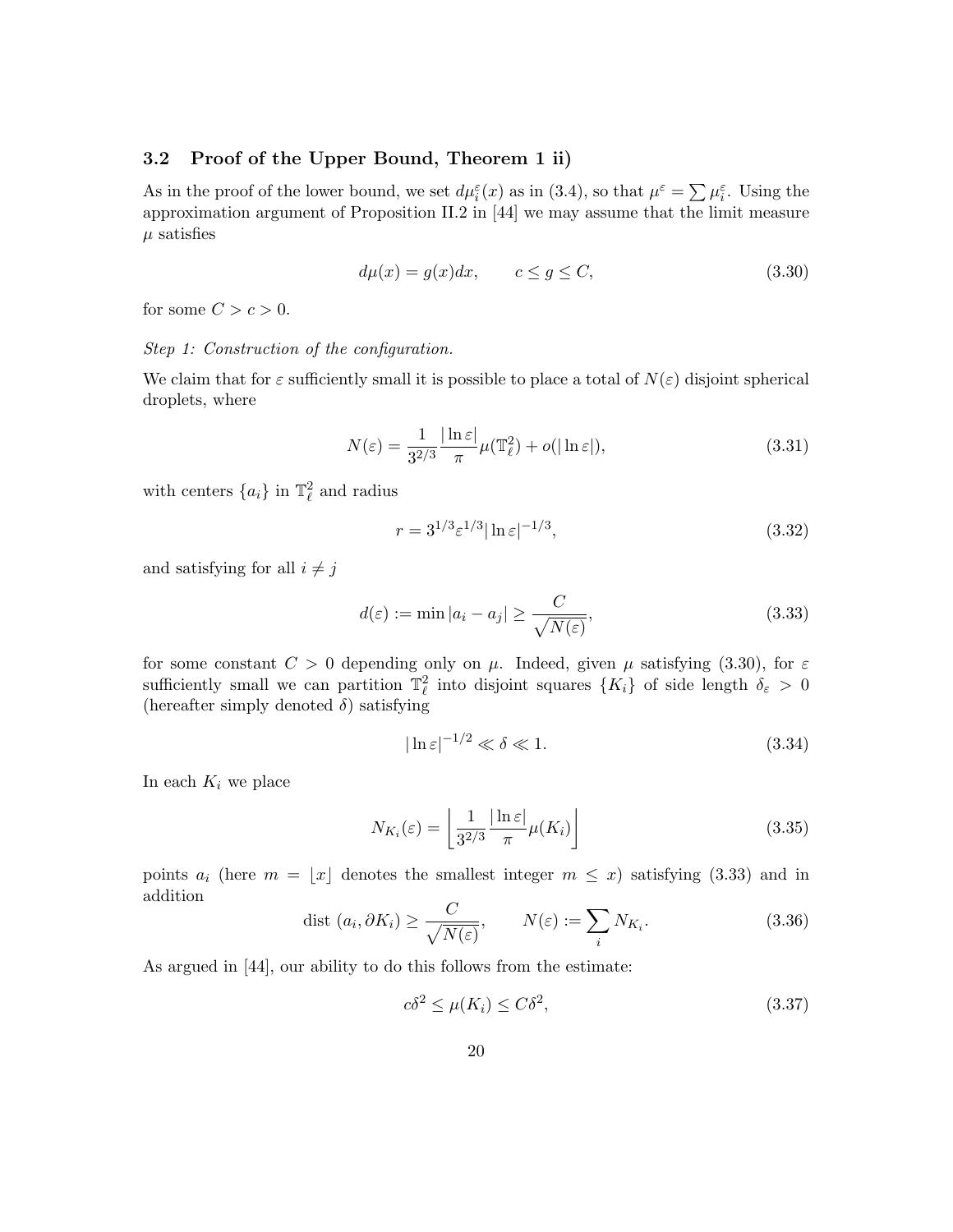which follows from (3.30) together with (3.34). We finally define our configuration  $u^{\varepsilon}$  by setting the connected components  $\Omega_i^+$  of  $\Omega^+ = \{u^{\varepsilon} = +1\}$  to be balls of radius r from (3.32) centered at  $a_i$ , i.e.  $\Omega_i^+ := B_r(a_i)$ . We set  $u^{\varepsilon} = -1$  in the complement of these balls.

With these choices we have

$$
\bar{E}^{\varepsilon}[u^{\varepsilon}] = \frac{2\pi \cdot 3^{1/3} N(\varepsilon)}{|\ln \varepsilon|} - \frac{2\pi \cdot 3^{2/3} N(\varepsilon) \bar{\delta}}{|\ln \varepsilon| \kappa^2} + 2 \iint G(x - y) d\mu^{\varepsilon}(x) d\mu^{\varepsilon}(y)
$$

$$
= \frac{2}{3^{1/3}} \mu(\mathbb{T}_{\ell}^2) - \frac{2\bar{\delta}}{\kappa^2} \mu(\mathbb{T}_{\ell}^2) + 2 \iint G(x - y) d\mu^{\varepsilon}(x) d\mu^{\varepsilon}(y) + o(1).
$$
(3.38)

The main point of the rest of the proof is to show that the integral term in (3.38) converges to  $\iint G(x-y)d\mu(x)d\mu(y)+3^{-1/3}\int d\mu$ , with the non-trivial last term coming from the selfinteraction of the droplets. To prove that these are the only contributions to the limit energy, we need to use the fact that the droplets cannot concentrate too much as  $\varepsilon \to 0$ .

#### Step 2: Convergence of the configurations.

Defining  $\mu^{\varepsilon}$  as before, it is clear from the construction that

$$
\mu^{\varepsilon} \rightharpoonup \mu \text{ in } (C(\mathbb{T}_{\ell}^2))^*.
$$
\n(3.39)

Fix  $\rho > 0$  sufficiently small (depending only on  $\kappa$  and  $\ell$ ) and consider  $G_{\rho}(x - y)$  defined as in (3.7). By continuity of  $G_{\rho}$  in  $\mathbb{T}^2_{\ell}$  we have

$$
\lim_{\varepsilon \to 0} \iint G_{\rho}(x - y) d\mu^{\varepsilon}(x) d\mu^{\varepsilon}(y) = \iint G_{\rho}(x - y) d\mu(x) d\mu(y).
$$
 (3.40)

Now, let  $I_\rho$  be the collection of indices  $(i, j)$  such that  $0 < |a_i - a_j| < \rho$ . Then for small enough  $\varepsilon$  we can write

$$
\iint \left( G(x - y) - G_{\rho}(x - y) \right) d\mu^{\varepsilon}(x) d\mu^{\varepsilon}(y)
$$
\n
$$
\leq \sum_{i=1}^{N(\varepsilon)} \iint G(x - y) d\mu_i^{\varepsilon}(x) d\mu_i^{\varepsilon}(y) + \sum_{(i,j) \in I_{\rho}} \iint G(x - y) d\mu_i^{\varepsilon}(x) d\mu_j^{\varepsilon}(y) \qquad (3.41)
$$
\n
$$
\leq \frac{1}{6\pi |\ln \varepsilon|} \sum_{i=1}^{N(\varepsilon)} |A_i^{\varepsilon}|^2 + \frac{C \ln |\ln \varepsilon|}{|\ln \varepsilon|} + \frac{C'}{|\ln \varepsilon|^2} \sum_{(i,j) \in I_{\rho}} A_i^{\varepsilon} A_j^{\varepsilon} \left| \ln \operatorname{dist} \left( \Omega_i^+, \Omega_j^+ \right) \right|,
$$

for some  $C, C' > 0$  independent of  $\varepsilon$  or  $\rho$ , where  $A_i^{\varepsilon} = 3^{2/3}\pi$  and we expanded the Green's function as in (3.9) in the proof of the lower bound. Now, for  $k = 1, 2, ..., K_{\rho}(\varepsilon)$ , with  $K_{\rho}(\varepsilon) := \lfloor \rho/d(\varepsilon) \rfloor$ , let  $I_{\rho}^{k} \subset I_{\rho}$  be disjoint sets consisting of all indices  $(i, j)$  such that  $k\tilde{d}(\varepsilon) \leq |a_i - a_j| < (k+1)d(\varepsilon)$ . Since by the result on optimal packing density of disks in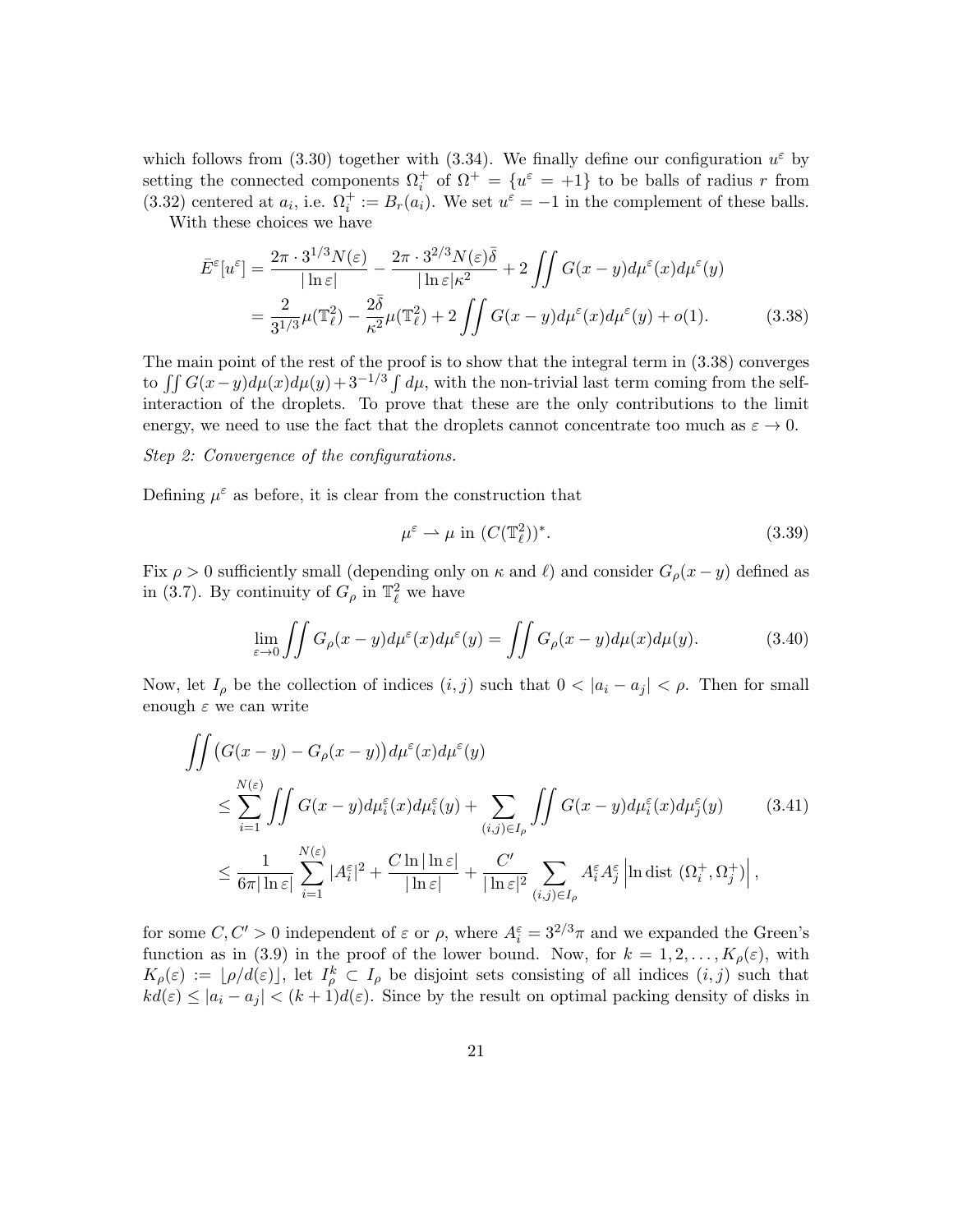the plane [19] we have  $|I_{\rho}^{k}| \leq ckN(\varepsilon)$  for some universal  $c > 0$  (here again  $|I_{\rho}^{k}|$  denotes the cardinality of  $I_{\rho}^{k}$ ), in view of (3.31) it holds that

$$
\frac{1}{|\ln \varepsilon|^2} \sum_{(i,j)\in I_\rho} A_i^{\varepsilon} A_j^{\varepsilon} \left| \ln \operatorname{dist} \left( \Omega_i^+, \Omega_j^+ \right) \right| \leq \frac{CN(\varepsilon)}{|\ln \varepsilon|^2} \sum_{k=1}^{K_\rho(\varepsilon)} k |\ln (kd(\varepsilon))|
$$
  

$$
\leq \frac{2CN(\varepsilon)}{|\ln \varepsilon|^2 d^2(\varepsilon)} \int_{d(\varepsilon)}^{\rho} t |\ln t| dt \leq C' \left( \frac{|\ln d(\varepsilon)|}{|\ln \varepsilon|} + \rho^2 |\ln \rho| \right) \leq 2C' \rho^2 |\ln \rho|, \tag{3.42}
$$

for some  $C, C' > 0$  independent of  $\varepsilon$  or  $\rho$ , when  $\varepsilon$  and  $\rho$  are sufficiently small. Therefore, from  $(3.32)$  and  $(3.41)$  we obtain

$$
\limsup_{\varepsilon \to 0} \iint \left( G(x - y) - G_{\rho}(x - y) \right) d\mu^{\varepsilon}(x) d\mu^{\varepsilon}(y) \le 2^{-1} \cdot 3^{-1/3} + o(\rho). \tag{3.43}
$$

Finally combining (3.43) with (3.38) and (3.40), upon sending  $\varepsilon \to 0$ , then  $\rho \to 0$  and applying the monotone convergence theorem we have

$$
\lim_{\varepsilon \to 0} \bar{E}^{\varepsilon}[u^{\varepsilon}] \le \left(3^{2/3} - \frac{2\bar{\delta}}{\kappa^2}\right) \int d\mu + 2 \iint G(x - y) d\mu(x) d\mu(y),\tag{3.44}
$$

as required. The fact that  $v^{\epsilon} \to v$  follows from (3.39) and the uniform bounds just demonstrated on the terms involving the Green's function in (3.38), from which it follows that  $(2.21)$  is satisfied distributionally.

## 4 Proof of Theorem 2

In the proof of Sec. 3, we have in fact established Theorem 2, which is clear by  $(3.20)$ . Indeed, we have for a sequence of almost minimizers  $(u^{\varepsilon})$ :

$$
\lim_{\varepsilon \to 0} E^{\varepsilon}[u^{\varepsilon}] - E_0[\mu] = 0. \tag{4.1}
$$

Observing that  $M^{\varepsilon}$  defined in (3.19) does not contribute to  $E_0[\mu]$ , we have established that  $M^{\varepsilon} \to 0$  as  $\varepsilon \to 0$  for any  $\gamma < \frac{1}{3}$  and, as a consequence, we obtain  $(2.24)-(2.26)$  for, say,  $\gamma = \frac{1}{6}$  $\frac{1}{6}$ . Then it is easy to see from the definition of  $I_{\gamma}^{\varepsilon}$  that the statement of the Theorem, in fact, holds for any  $\gamma \in (0,1)$ .

# 5 Proof of Theorem 3

We now turn to the proof of Theorem 3 extending the result of Theorem 1 for the sharp interface energy  $E^{\varepsilon}$  to the diffuse interface energy  $\mathcal{E}^{\varepsilon}$ . The proof proceeds by a refinement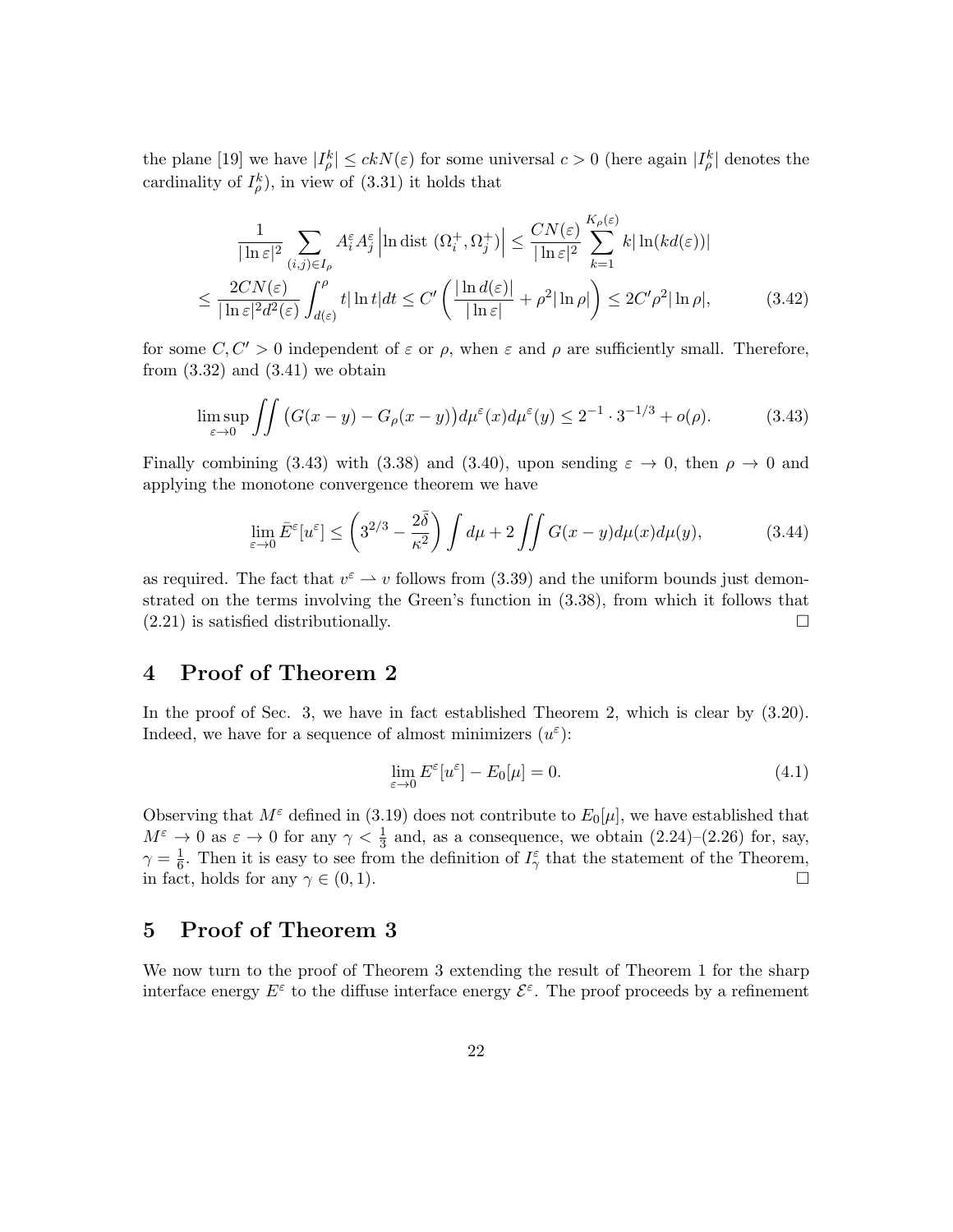of the ideas of [36, Sec. 4] to establish matching upper and lower bounds for  $\mathcal{E}^{\varepsilon}$  in terms of  $E^{\varepsilon}$  for sequences with bounded energy.

#### Step 1: Approximate lower bound.

In the following, it is convenient to rewrite the energy (2.4) in an equivalen form

$$
\mathcal{E}^{\varepsilon}[u^{\varepsilon}] = \int_{\mathbb{T}_{\ell}^{2}} \left( \frac{\varepsilon^{2}}{2} |\nabla u^{\varepsilon}|^{2} + W(u^{\varepsilon}) + \frac{1}{2} |\nabla v^{\varepsilon}|^{2} \right) dx, \qquad -\Delta v^{\varepsilon} = u^{\varepsilon} - \bar{u}^{\varepsilon}, \qquad \int_{\mathbb{T}_{\ell}^{2}} v^{\varepsilon} dx = 0.
$$
\n(5.1)

Fix any  $\delta \in (0,1)$  and consider a sequence  $(u^{\varepsilon}) \in \mathcal{A}^{\varepsilon}$  such that  $\limsup_{\varepsilon \to 0} ||u^{\varepsilon}||_{L^{\infty}(\mathbb{T}_{\ell}^2)} \leq 1$ and  $\mathcal{E}^{\varepsilon}[u^{\varepsilon}] \leq C \varepsilon^{4/3} |\ln \varepsilon|^{2/3}$  for some  $C > 0$  independent of  $\varepsilon$ . Then we claim that

$$
\limsup_{\varepsilon \to 0} \|u^{\varepsilon}\|_{L^{\infty}(\mathbb{T}^2_{\ell})} = 1, \qquad \lim_{\varepsilon \to 0} \|v^{\varepsilon}\|_{L^{\infty}(\mathbb{T}^2_{\ell})} = 0.
$$
\n(5.2)

Indeed, for the first statement we have from the definition of  $\mathcal{E}^{\varepsilon}$  in (2.4) that

$$
|\Omega_0^{\delta}| \le C\varepsilon^{4/3} |\ln \varepsilon|^{2/3} \delta^{-2}, \qquad \Omega_0^{\delta} := \{-1 + \delta \le u^{\varepsilon} \le 1 - \delta\},\tag{5.3}
$$

for some  $C > 0$  independent of  $\varepsilon$ . Hence, in particular,  $\limsup_{\varepsilon \to 0} ||u^{\varepsilon}||_{L^{\infty}(\mathbb{T}_{\ell}^2)} \geq 1$ , proving the first statement of  $(5.2)$ . To prove the second statement in  $(5.2)$ , we note that by standard elliptic theory [22] we have  $||v^{\varepsilon}||_{W^{2,p}(\mathbb{T}_\ell^2)} \leq C'$  for any  $p > 2$  and some  $C' > 0$ independent of  $\varepsilon$  and, hence, by Sobolev imbedding  $\|\nabla v^{\varepsilon}\|_{L^{\infty}(\mathbb{T}_\ell^2)} \leq C''$  for some  $C'' > 0$ independent of  $\varepsilon$  as well. Therefore, applying Poincaré's inequality, we obtain

$$
C\varepsilon^{4/3}|\ln\varepsilon|^{2/3} \ge \mathcal{E}^{\varepsilon}[u^{\varepsilon}] \ge C' \int_{\mathbb{T}_{\ell}^2} |v^{\varepsilon}|^2 dx \ge C'' \|v^{\varepsilon}\|_{L^{\infty}(\mathbb{T}_{\ell}^2)}^4,
$$
\n(5.4)

for some  $C', C'' > 0$  independent of  $\varepsilon$ , yielding the claim.

In view of (5.2), for small enough  $\varepsilon$  we have  $||u^{\varepsilon}||_{L^{\infty}(\mathbb{T}_{\ell}^2)} \leq 1 + \delta^3$  and  $||v^{\varepsilon}||_{L^{\infty}(\mathbb{T}_{\ell}^2)} \leq \delta^3$ , and by the assumption on energy we may further assume that  $\mathcal{E}^{\varepsilon}[u^{\varepsilon}] \leq \delta^{12}$ . Therefore, by [36, Proposition 4.2] there exists a function  $\tilde{u}_0^{\varepsilon} \in \mathcal{A}$  such that

$$
\mathcal{E}^{\varepsilon}[u^{\varepsilon}] \ge (1 - \delta^{1/2}) E^{\varepsilon}[\tilde{u}_0^{\varepsilon}]. \tag{5.5}
$$

In particular,  $(\tilde{u}_0^{\varepsilon})$  satisfy the assumptions of Theorem 1, and, therefore, upon extraction of subsequences we have  $\tilde{\mu}_0^{\varepsilon} \to \mu \in \mathcal{M}(\mathbb{T}_{\ell}^2) \cap H^{-1}(\mathbb{T}_{\ell}^2)$  in  $(C(\mathbb{T}_{\ell}^2))^*$ , where

$$
d\tilde{\mu}_0^{\varepsilon}(x) := \frac{1}{2}\varepsilon^{-2/3}|\ln \varepsilon|^{-1/3} (1 + \tilde{u}_0^{\varepsilon}(x))dx.
$$
 (5.6)

Furthermore, recalling that by construction the jump set of  $\tilde{u}_0^{\varepsilon}$  coincides with the level set  $\{u^{\varepsilon} = c\}$  for some  $c \in (-1 + \delta, 1 - \delta)$ , see the proof of [36, Lemma 4.1], from (5.3) we have

$$
\|\tilde{u}_0^{\varepsilon} - u_0^{\varepsilon}\|_{L^1(\mathbb{T}_\ell^2)} \le C\varepsilon^{4/3} |\ln \varepsilon|^{2/3} \delta^{-2},\tag{5.7}
$$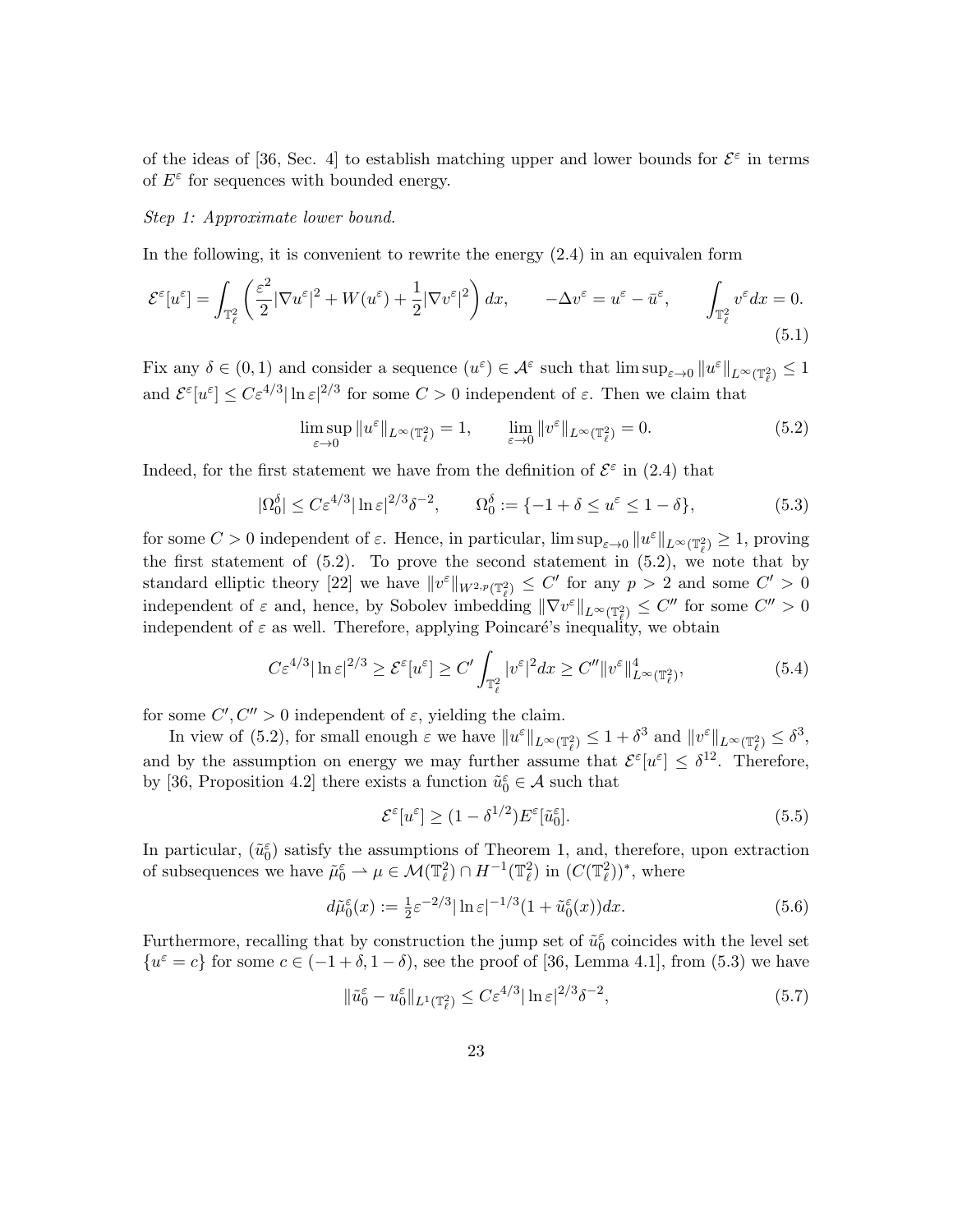where  $u_0^{\varepsilon}$  is given by (2.31), for some  $C > 0$  independent of  $\varepsilon$  (recall that the jump set of  $u_0^{\varepsilon}$  is the zero level set  $\{u^{\varepsilon} = 0\}$ . Comparing (5.7) with (5.6), we then see that  $\mu_0^{\varepsilon} \rightharpoonup \mu$  in  $(C(\mathbb{T}_{\ell}^2))^*$  as well. The result of part (i) of Theorem 3 then follows by arbitrariness of  $\delta > 0$ via a diagonal process.  $\Box$ 

#### Step 2: Approximate upper bound.

We now construct the approximate upper bounds for a suitable lifting of the recovery sequences in the proof of Theorem 1(ii) to  $\mathcal{A}^{\varepsilon}$ . Let  $(\tilde{u}_{0}^{\varepsilon}) \in \mathcal{A}$  be a recovery sequence constructed in Sec. 3.2. This sequence consists of circular droplets of the optimal radius  $r = 3^{1/3} \varepsilon^{1/3} |\ln \varepsilon|^{-1/3} \gg \varepsilon^{1/2}$  and mutual distance  $d \ge C |\ln \varepsilon|^{-1/2} \gg \varepsilon^{1/2}$ , for some  $C > 0$ independent of  $\varepsilon$ . In addition, since

$$
E^{\varepsilon}[\tilde{u}_0^{\varepsilon}] = \frac{\varepsilon}{2} \int_{\mathbb{T}_\ell^2} |\nabla \tilde{u}_0^{\varepsilon}| \, dx + \frac{1}{2} \int_{\mathbb{T}_\ell^2} \left( |\nabla \tilde{v}^{\varepsilon}|^2 + \kappa^2 |\tilde{v}^{\varepsilon}|^2 \right) dx \le C \varepsilon^{4/3} |\ln \varepsilon|^{2/3},\tag{5.8}
$$

where  $\tilde{v}^{\varepsilon}(x) = \int_{\mathbb{T}_{\varepsilon}^2} G(x - y)(\tilde{u}_0^{\varepsilon}(y) - \bar{u}^{\varepsilon})dy$ , for some  $C > 0$  independent of  $\varepsilon$ , by the argument of (5.4) one can see that  $\lim_{\varepsilon \to 0} \|\tilde{v}^{\varepsilon}\|_{L^{\infty}(\mathbb{T}_{\ell}^2)} = 0$ . Therefore, for any  $\delta \in (0,1)$ and  $\varepsilon > 0$  sufficiently small we have  $\|\tilde{v}^{\varepsilon}\|_{L^{\infty}(\mathbb{T}_{\ell}^2)} \leq \delta$  and  $E^{\varepsilon}[\tilde{u}_{0}^{\varepsilon}] \leq \delta^{5/2}$ . So we can apply [36, Proposition 4.3] to obtain a function  $u^{\varepsilon} \in \mathcal{A}^{\varepsilon}$  such that

$$
\mathcal{E}^{\varepsilon}[u^{\varepsilon}] \le (1 + \delta^{1/2}) E^{\varepsilon}[\tilde{u}_0^{\varepsilon}]. \tag{5.9}
$$

Furthermore, by the construction of  $u^{\varepsilon}$  (see [36, Eqs. (4.31)–(4.33)]) and arbitrariness of  $\delta > 0$ , we also have  $\limsup_{\varepsilon \to 0} ||u^{\varepsilon}||_{L^{\infty}(\mathbb{T}_\ell^2)} = 1$ , and

$$
\|\tilde{u}_0^{\varepsilon} - u_0^{\varepsilon}\|_{L^1(\mathbb{T}_\ell^2)} \le C\varepsilon^{4/3} |\ln \varepsilon|^{2/3},\tag{5.10}
$$

for some  $C > 0$  independent of  $\varepsilon$ , where  $u_0^{\varepsilon}$  is given by (2.31), and we used (5.8). Hence  $\mu_0^{\varepsilon} \rightharpoonup \mu = \lim_{\varepsilon \to 0} \tilde{\mu}_0^{\varepsilon}$  in  $(C(\mathbb{T}_{\ell}^2))^*$ . The result of part (ii) of Theorem 3 again follows by arbitrariness of  $\delta > 0$  via a diagonal process.  $\Box$ 

**Remark 5.1.** It is possible to chose  $\delta = \varepsilon^{\alpha}$  for  $\alpha > 0$  sufficiently small in the arguments of the proof of Theorem 3. Therefore, given a sequence of almost minimizers  $(u^{\varepsilon}) \in \mathcal{A}^{\varepsilon}$  of  $\mathcal{E}^{\varepsilon}$  and the corresponding sequence  $(u_0^{\varepsilon}) \in \mathcal{A}$  of almost minimizers of  $E^{\varepsilon}$ , one has

$$
\varepsilon^{-4/3} |\ln \varepsilon|^{-2/3} \mathcal{E}^{\varepsilon}[u^{\varepsilon}] = \varepsilon^{-4/3} |\ln \varepsilon|^{-2/3} E^{\varepsilon}[u_0^{\varepsilon}] + O(\varepsilon^{\alpha}), \tag{5.11}
$$

for some  $\alpha \ll 1$ , as  $\varepsilon \to 0$ .

Acknowledgments The research of D. G. was partially supported by an NSERC PGS D award. The work of C. B. M. was supported, in part, by NSF via grants DMS-0718027 and DMS-0908279. The work of S. S. was supported by the EURYI award. C. B. M. would like to acknowledge valuable discussions with H. Knüpfer and M. Novaga.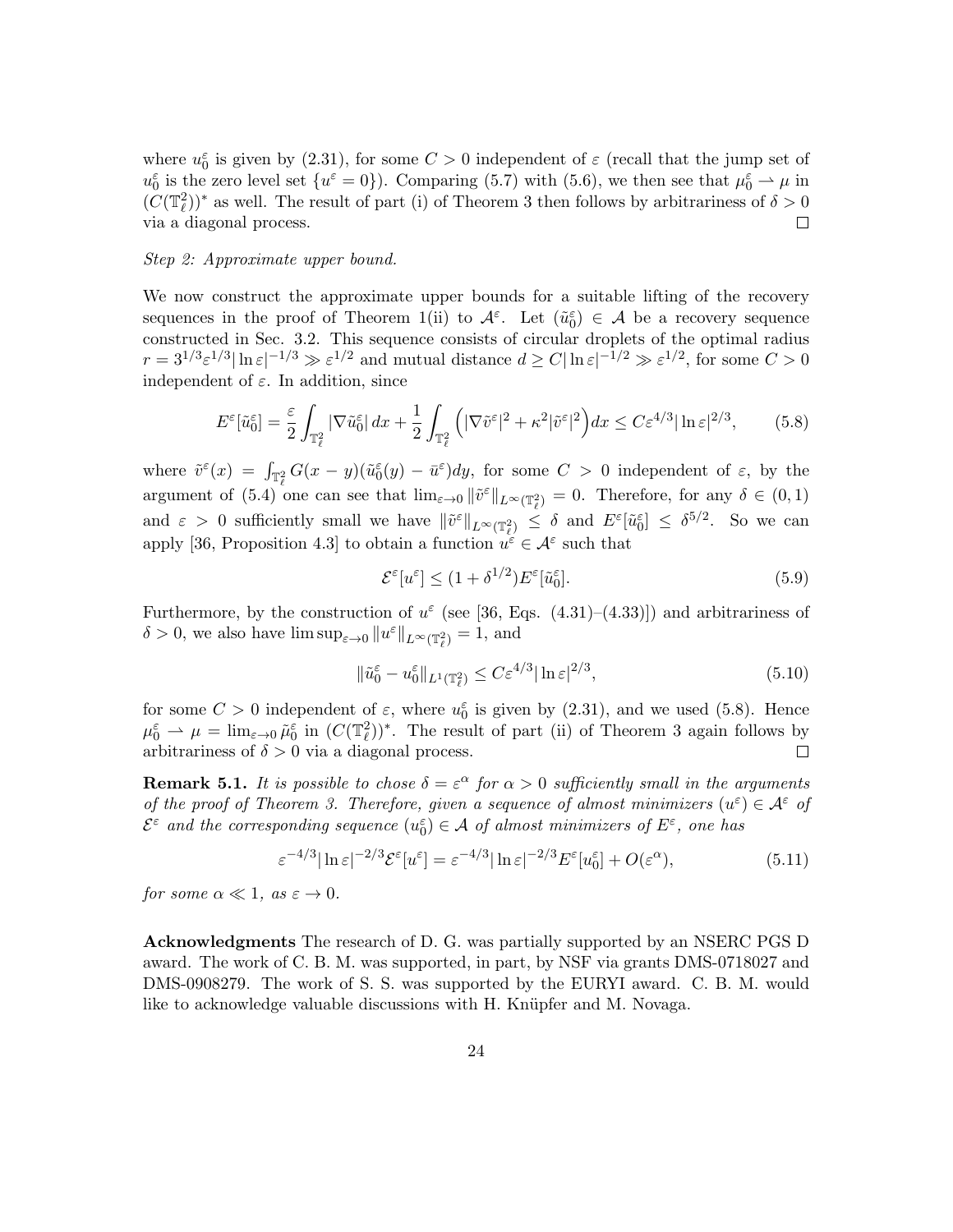# References

- [1] G. Alberti, R. Choksi, and F. Otto. Uniform energy distribution for an isoperimetric problem with long-range interactions. J. Amer. Math. Soc., 22:569–605, 2009.
- [2] L. Ambrosio, V. Caselles, S. Masnou, and J.-M. Morel. Connected components of sets of finite perimeter and applications to image processing. J. Eur. Math. Soc., 3:39–92, 2001.
- [3] L. Ambrosio, N. Fusco, and D. Pallara. Functions of bounded variation and free discontinuity problems. Oxford Mathematical Monographs. The Clarendon Press, New York, 2000.
- [4] F. S. Bates and G. H. Fredrickson. Block copolymers designer soft materials. Physics Today, 52:32–38, 1999.
- [5] A. Braides. Γ-convergence for beginners, volume 22 of Oxford Lecture Series in Mathematics and its Applications. Oxford University Press, Oxford, 2002.
- [6] A. Braides and L. Truskinovsky. Asymptotic expansions by Γ-convergence. Continuum Mech. Thermodyn., 20:21–62, 2008.
- [7] L. Q. Chen and A. G. Khachaturyan. Dynamics of simultaneous ordering and phase separation and effect of long-range Coulomb interactions. Phys. Rev. Lett., 70:1477– 1480, 1993.
- [8] R. Choksi. Scaling laws in microphase separation of diblock copolymers. J. Nonlinear Sci., 11:223–236, 2001.
- [9] R. Choksi, S. Conti, R. V. Kohn, and F. Otto. Ground state energy scaling laws during the onset and destruction of the intermediate state in a Type-I superconductor. Comm. Pure Appl. Math., 61:595–626, 2008.
- [10] R. Choksi and R. V. Kohn. Bounds on the micromagnetic energy of a uniaxial ferromagnet. Comm. Pure Appl. Math., 51:259–289, 1998.
- [11] R. Choksi, R. V. Kohn, and F. Otto. Domain branching in uniaxial ferromagnets: a scaling law for the minimum energy. Commun. Math. Phys., 201:61–79, 1999.
- [12] R. Choksi, R. V. Kohn, and F. Otto. Energy minimization and flux domain structure in the intermediate state of a Type-I superconductor. J. Nonlinear Sci., 14:119–171, 2004.
- [13] R. Choksi, M. Maras, and J. F. Williams. 2D phase diagram for minimizers of a Cahn–Hilliard functional with long-range interactions. SIAM J. Appl. Dyn. Syst., 10:1344–1362, 2011.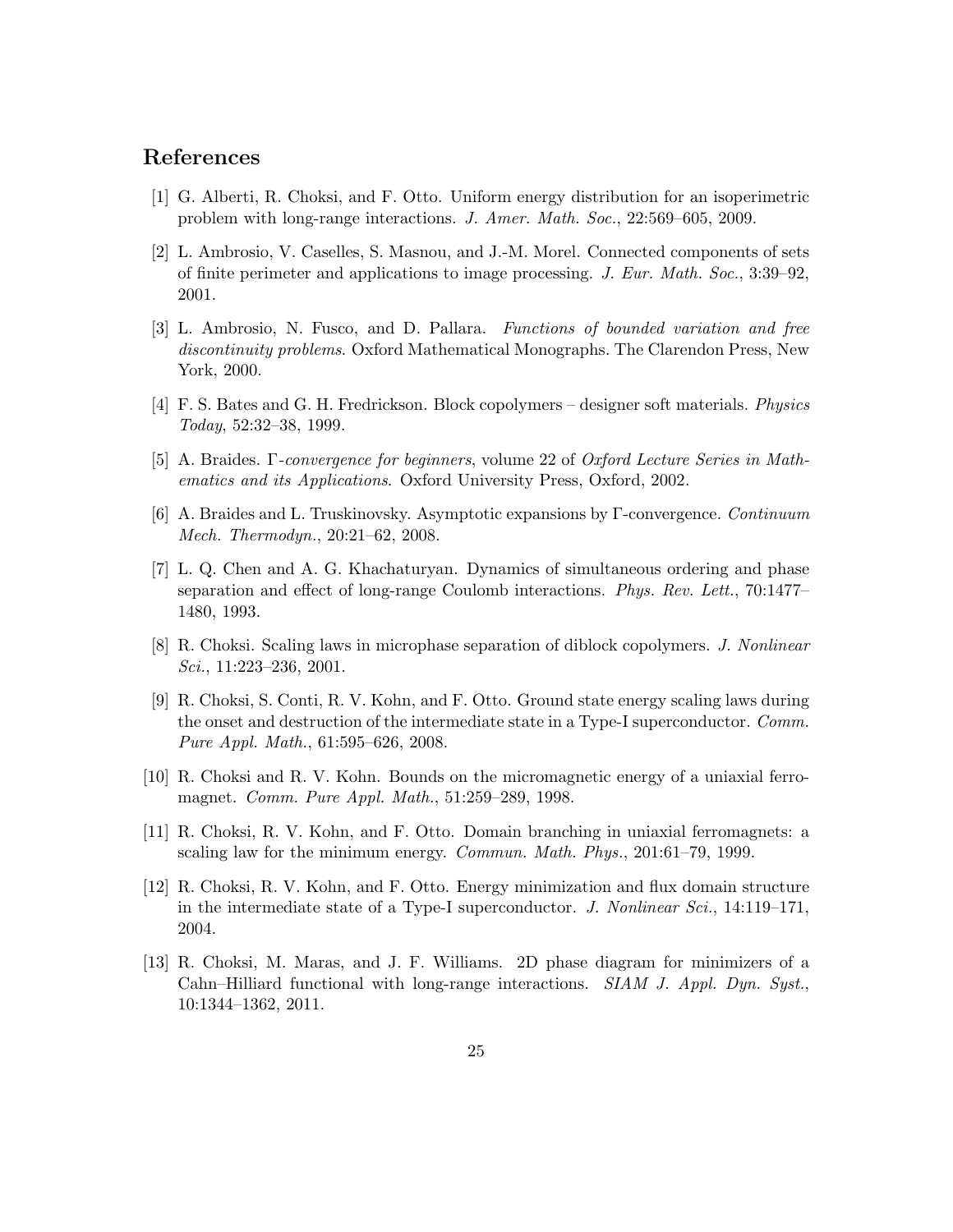- [14] R. Choksi and L. A. Peletier. Small volume fraction limit of the diblock copolymer problem: I. Sharp interface functional. SIAM J. Math. Anal., 42:1334–1370, 2010.
- [15] R. Choksi and M. A. Peletier. Small volume fraction limit of the diblock copolymer problem: II. Diffuse interface functional. SIAM J. Math. Anal., 43:739–763, 2011.
- [16] P. G. de Gennes. Effect of cross-links on a mixture of polymers. J. de Physique Lett., 40:69–72, 1979.
- [17] A. DeSimone, R. V. Kohn, S. Müller, and F. Otto. Magnetic microstructures—a paradigm of multiscale problems. In ICIAM 99 (Edinburgh), pages 175–190. Oxford Univ. Press, 2000.
- [18] V. J. Emery and S. A. Kivelson. Frustrated electronic phase-separation and hightemperature superconductors. Physica C, 209:597–621, 1993.
- [19] L. Fejes Tóth. Über einen geometrischen Satz. Math. Z., 46:83–85, 1940.
- [20] G. Friesecke, R. D. James, and S. Müller. A hierarchy of plate models derived from nonlinear elasticity by Gamma-convergence. Arch. Ration. Mech. Anal., 180:183–236, 2006.
- [21] N. Fusco, F. Maggi, and A. Pratelli. The sharp quantitative isoperimetric inequality. Ann. of Math., 168:941–980, 2008.
- [22] D. Gilbarg and N. S. Trudinger. Elliptic Partial Differential Equations of Second Order. Springer-Verlag, Berlin, 1983.
- [23] S. Glotzer, E. A. Di Marzio, and M. Muthukumar. Reaction-controlled morphology of phase-separating mixtures. Phys. Rev. Lett., 74:2034–2037, 1995.
- [24] D. Goldman, C. B. Muratov, and S. Serfaty. The Γ-limit of the two-dimensional Ohta-Kawasaki energy. II. Droplet arrangement via the renormalized energy. (in preparation).
- [25] C. C. Grimes and G. Adams. Evidence for a liquid-to-crystal phase transition in a classical, two-dimensional sheet of electrons. Phys. Rev. Lett., 42:795–798, 1979.
- [26] A. Hubert and R. Schäfer. *Magnetic domains*. Springer, Berlin, 1998.
- [27] R. P. Huebener. Magnetic flux structures in superconductors. Springer-Verlag, Berlin, 1979.
- [28] H. Knüpfer and C. B. Muratov. Domain structure of bulk ferromagnetic crystals in applied fields near saturation. J. Nonlinear Sci., 21:921–962, 2011.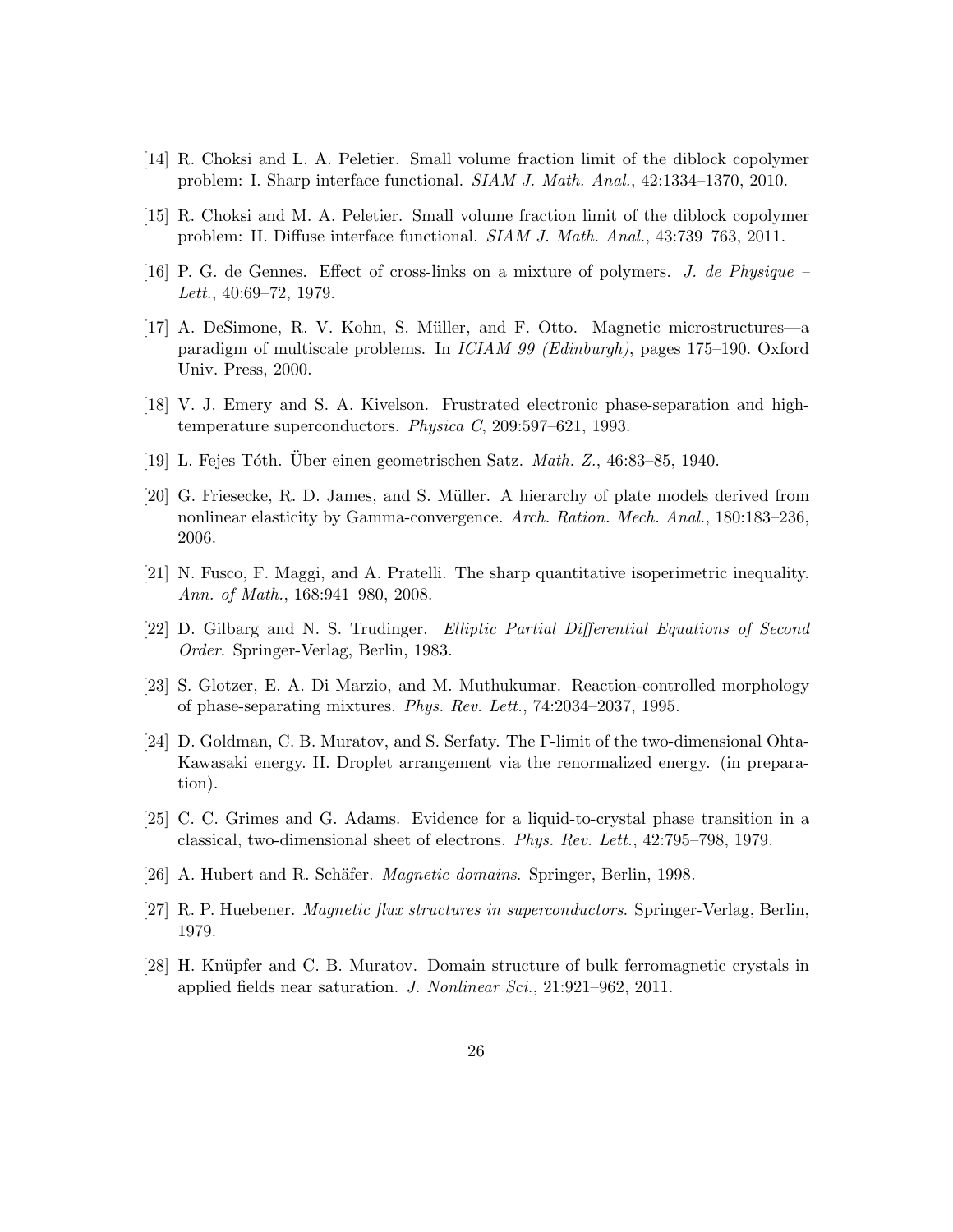- [29] R. V. Kohn. Energy-driven pattern formation. In International Congress of Mathe $maticians. Vol. I, pages 359–383. Eur. Math. Soc., Zürich, 2007.$
- [30] C. Le Bris and P.-L. Lions. From atoms to crystals: a mathematical journey. Bull. Amer. Math. Soc. (N.S.), 42:291–363, 2005.
- [31] E. H. Lieb. Thomas-Fermi and related theories of atoms and molecules. Rev. Mod. Phys., 53:603–641, 1981.
- [32] S. Lundqvist and N. H. March, editors. Theory of inhomogeneous electron gas. Plenum Press, New York, 1983.
- [33] S. Müller. Singular perturbations as a selection criterion for periodic minimizing sequences. Calc. Var. Part. Dif., 1:169–204, 1993.
- [34] C. B. Muratov. Theory of domain patterns in systems with long-range interactions of Coulombic type. Ph. D. Thesis, Boston University, 1998.
- [35] C. B. Muratov. Theory of domain patterns in systems with long-range interactions of Coulomb type. Phys. Rev. E, 66:066108 pp. 1–25, 2002.
- [36] C. B. Muratov. Droplet phases in non-local Ginzburg-Landau models with Coulomb repulsion in two dimensions. Comm. Math. Phys., 299:45–87, 2010.
- [37] M. Muthukumar, C. K. Ober, and E. L. Thomas. Competing interactions and levels of ordering in self-organizing polymeric materials. Science, 277:1225–1232, 1997.
- [38] E. L. Nagaev. Phase separation in high-temperature superconductors and related magnetic systems. Phys. Uspekhi, 38:497–521, 1995.
- [39] I. A. Nyrkova, A. R. Khokhlov, and M. Doi. Microdomain structures in polyelectrolyte systems: calculation of the phase diagrams by direct minimization of the free energy. Macromolecules, 27:4220–4230, 1994.
- [40] T. Ohta and K. Kawasaki. Equilibrium morphologies of block copolymer melts. Macromolecules, 19:2621–2632, 1986.
- [41] C. Radin. The ground state for soft disks. J. Statist. Phys., 26:365–373, 1981.
- [42] X. Ren and J. Wei. Many droplet pattern in the cylindrical phase of diblock copolymer morphology. Rev. Math. Phys., 19:879–921, 2007.
- [43] X. F. Ren and J. C. Wei. On the multiplicity of solutions of two nonlocal variational problems. SIAM J. Math. Anal., 31:909–924, 2000.
- [44] E. Sandier and S. Serfaty. A rigorous derivation of a free-boundary problem arising in superconductivity. Ann. Sci. Ecole Norm. Sup.  $(4)$ , 33:561–592, 2000.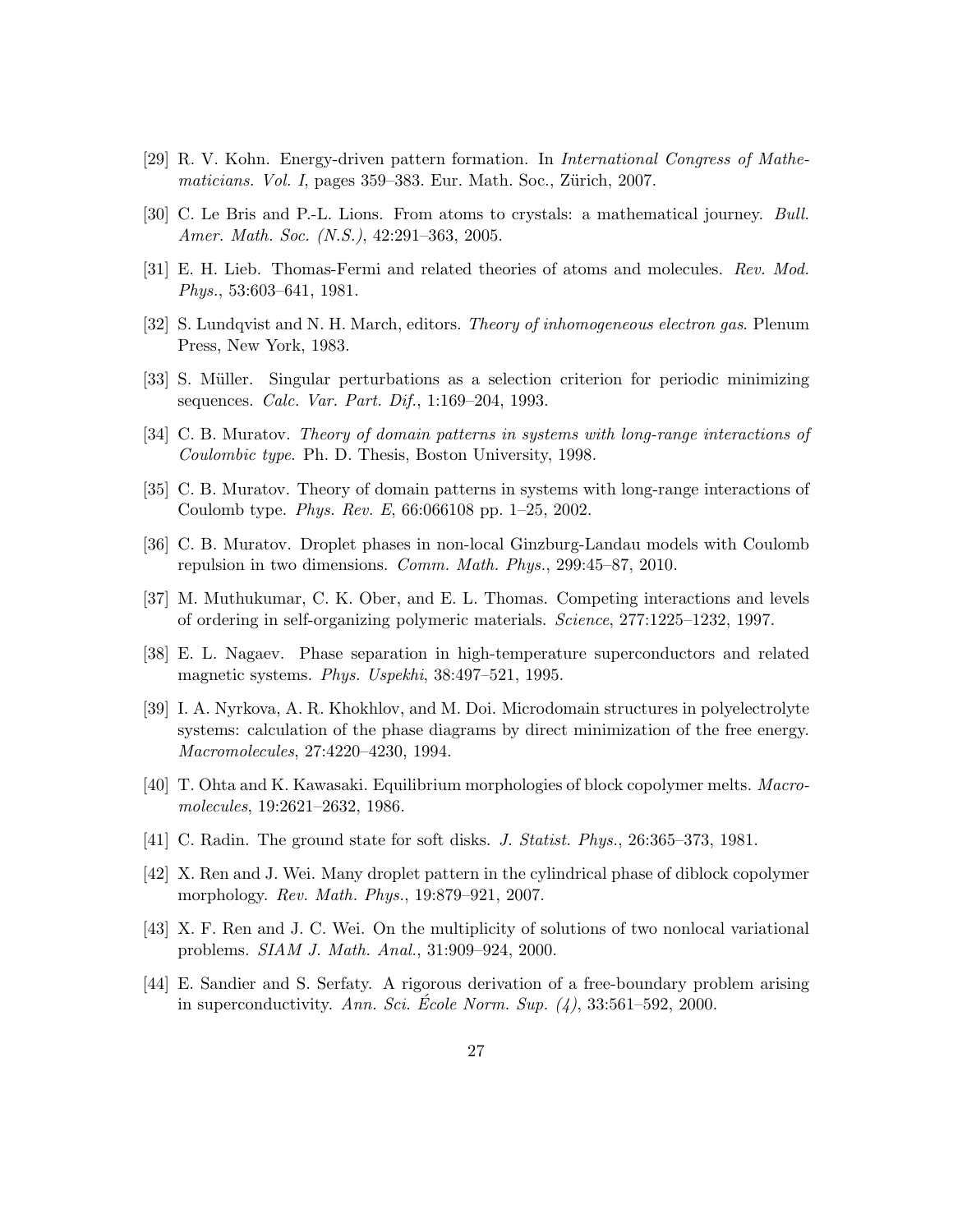- [45] E. Sandier and S. Serfaty. Vortices in the magnetic Ginzburg-Landau model. Progress in Nonlinear Differential Equations and their Applications, 70. Birkhäuser Boston Inc., Boston, MA, 2007.
- [46] E. Sandier and S. Serfaty. From the Ginbzurg-Landau model to vortex lattice problems. Preprint., 2011.
- [47] M. Seul and D. Andelman. Domain shapes and patterns: the phenomenology of modulated phases. Science, 267:476–483, 1995.
- [48] E. Spadaro. Uniform energy and density distribution: diblock copolymers' functional. Interfaces Free Bound., 11:447–474, 2009.
- [49] F. H. Stillinger. Variational model for micelle structure. J. Chem. Phys., 78:4654–4661, 1983.
- [50] B. A. Strukov and A. P. Levanyuk. Ferroelectric Phenomena in Crystals: Physical Foundations. Springer, New York, 1998.
- [51] F. Theil. A proof of crystallization in two dimensions. Comm. Math. Phys., 262:209– 236, 2006.
- [52] E. Y. Vedmedenko. Competing Interactions and Pattern Formation in Nanoworld. Wiley, Weinheim, Germany, 2007.
- [53] H.-J. Wagner. Crystallinity in two dimensions: a note on a paper of C. Radin: "The ground state for soft disks"  $[J. \text{ Statist. Phys. } 26 (1981), 365-373]$ . J. Stat. Phys., 33:523–526, 1983.
- [54] E. Wigner. On the interaction of electrons in metals. Phys. Rev., 46:1002–1011, 1934.
- [55] N. K. Yip. Structure of stable solutions of a one-dimensional variational problem. ESAIM Control Optim. Calc. Var., 12:721–751, 2006.

DORIAN GOLDMAN Courant Institute of Mathematical Sciences, New York, NY 10012, USA, & UPMC Univ Paris 06, UMR 7598 Laboratoire Jacques-Louis Lions, PARIS, F-75005 FRANCE ; CNRS, UMR 7598 LJLL, Paris, F-75005 France dgoldman@cims.nyu.edu

Cyrill B. Muratov Department of Mathematical Sciences, NEW JERSEY INSTITUTE OF TECHNOLOGY, Newark, NJ 07102, USA